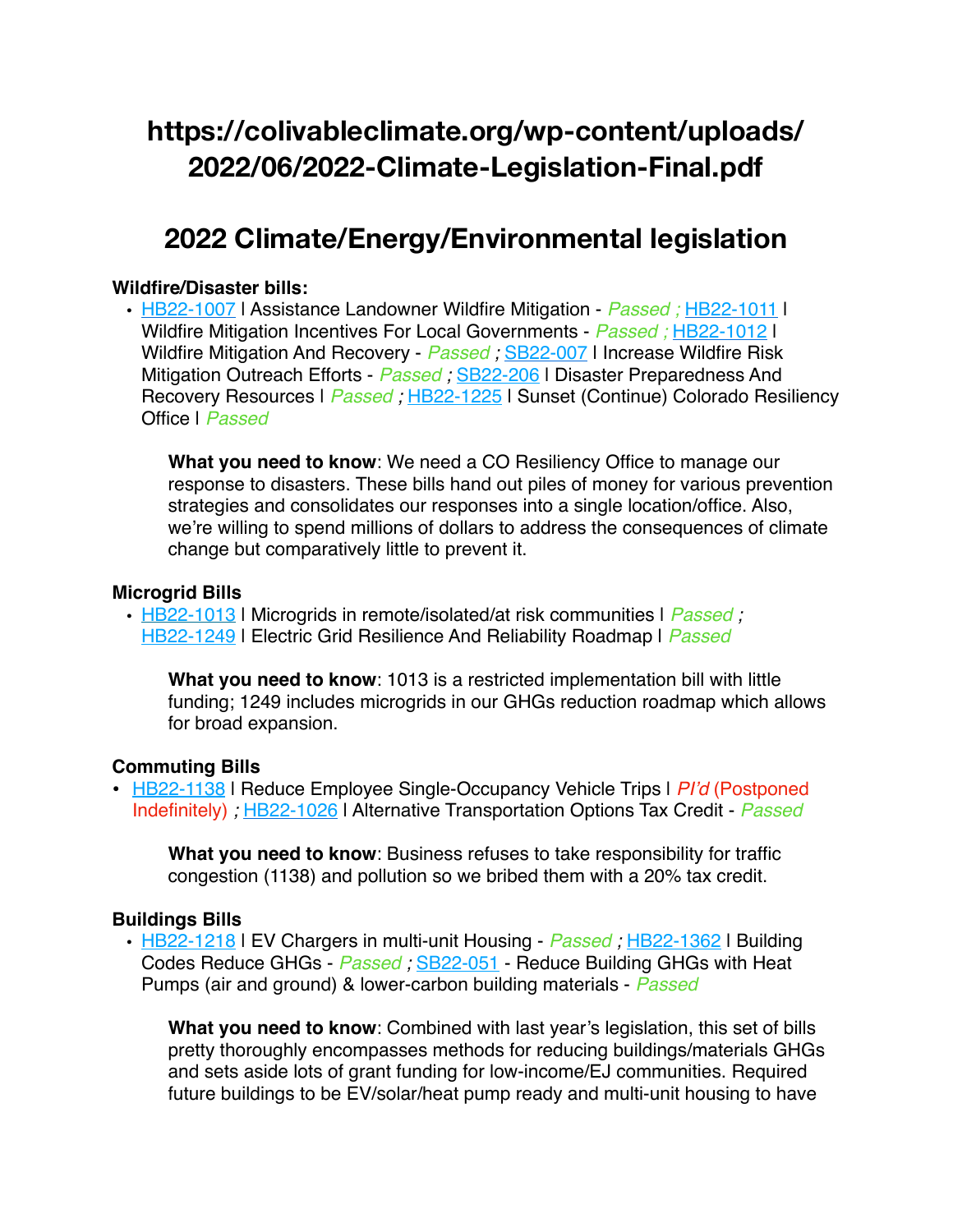charging stations. Includes money to inform/educate/train builders/developers on green energy codes.

#### **Waste Bills**

• [HB22-1355](https://leg.colorado.gov/bills/hb22-1355) | Recycling Producer Responsibility - *Passed*; [HB22-1134](http://leg.colorado.gov/sites/default/files/documents/2022A/bills/2022a_1134_01.pdf) | Measures To Reduce Use Single-use Meal Accessories | *PI'd ;* [HB22-1159](http://leg.colorado.gov/bills/hb22-1159) | Waste Diversion And Circular Economy Development Center | *Passed*

**What you need to know**: 1355 is considered best-in-the-nation; the proof is in the pudding (will producers pay to fund the program or just pay fines for not participating?) Also extends the life of last year's waste diversion program and includes the ability to recycle hard-to-recycle components (electronics/building materials etc)

#### **O&G Tax Bills**

• [HB22-1391](https://leg.colorado.gov/bills/HB22-1391) | Modifications To Severance Tax - *Passed* ; [SB22-026](http://leg.colorado.gov/bills/SB22-026) | Oil And Gas Operator Property Tax Procedures | *Passed ;* [SB22-198](https://leg.colorado.gov/bills/SB22-198) | Orphaned Oil And Well Enterprise - *Passed*

**What you need to know**: Just a bunch of admin-related Dept of Revenue severance tax issues required by a task force last summer. Reduces ad valorem credit (against their property tax bill) from 87% to 76%; creates a separate entity to manage the \$10M/year regulated a few months ago for orphaned well management and allows us to quality for \$25M this year in federal funds

#### **O&G Reporting Bills**

• [HB22-1361](https://leg.colorado.gov/bills/HB22-1361) | Oil And Gas Reporting - Passed ; [HB22-1348](https://leg.colorado.gov/bills/HB22-1348) | Oversight of Fracking Chemicals **-** *Passed*

**What you need to know**: Compares estimated to actual emissions, volumes of O&G reported to the COGCC v the DOR; annual reporting of enforcement; reporting chemicals used in downhole operations and attestation that no PFAS is used.

#### **PFAS**

#### • [HB22-1345](https://leg.colorado.gov/bills/hb22-1345) | PFAS Ban | *Passed*

**What you need to know**: Includes carpets, fabric, cookware, cosmetics etc., to encompass everywhere that PFAS is currently used with a no sale requirement beginning 2024 for everything but cosmetics, which will be 2025.

#### **Air Quality**

• [SB22-193](https://leg.colorado.gov/bills/SB22-193) | Air Quality Improvement Investments | *Passed* **;** [SB22-138](http://leg.colorado.gov/bills/SB22-138) | Reduce Greenhouse Gas Emissions In Colorado - *Lost to a Republican filibuster! ;*  [SB22-180](https://leg.colorado.gov/bills/sb22-180) | Free RTD for 30 days during Ozone Season, *Passed ;* [SB22-082](http://leg.colorado.gov/bills/SB22-082) | Geographical Area Hazard Air Pollution Rule | *PI'd ;* [HB22-1166](https://leg.colorado.gov/bills/hb22-1166) | Incentives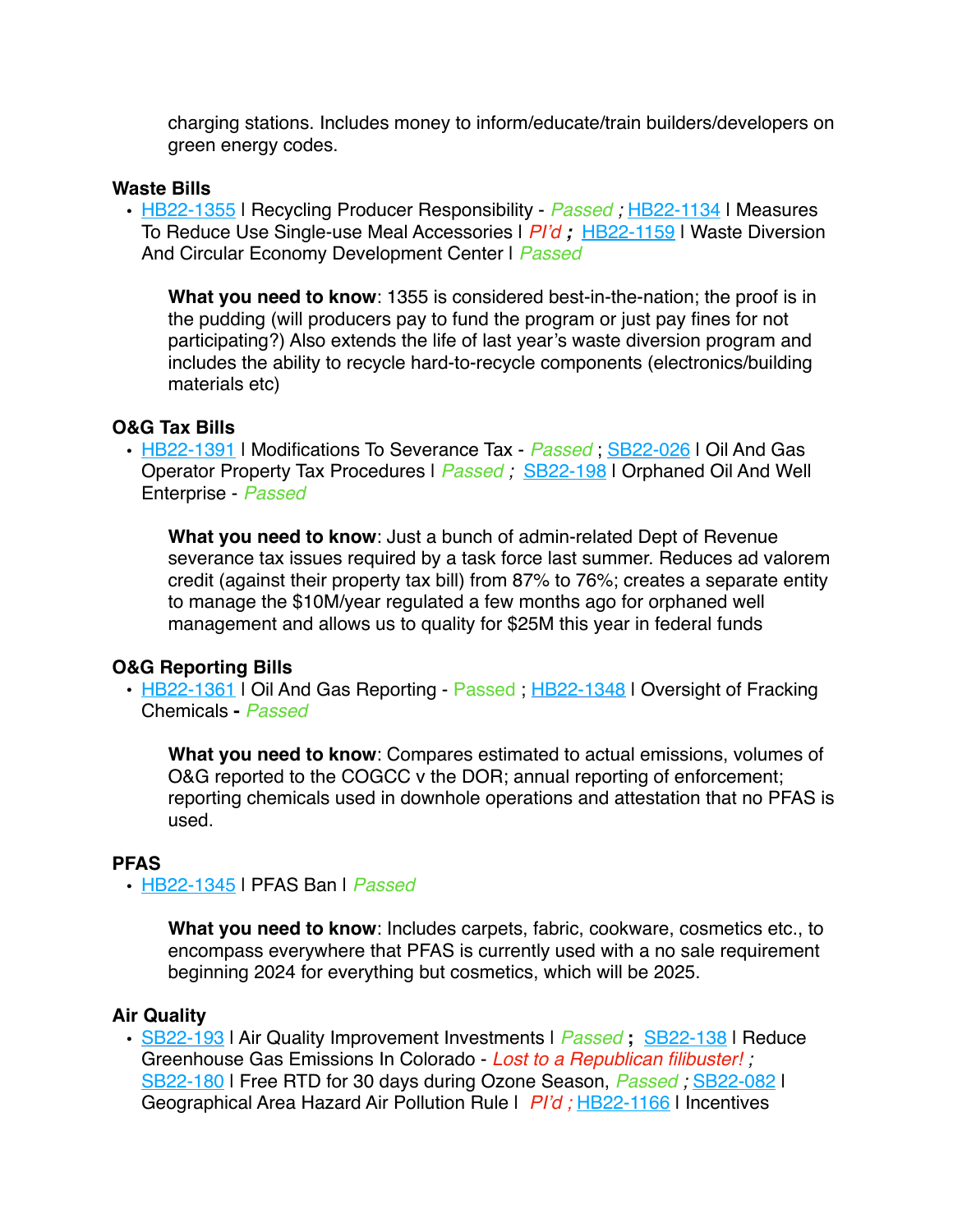Promote Colorado Timber Industry | *Failed via filibuster compromise ;* [HB22-1244](http://leg.colorado.gov/bills/HB22-1244) | Public Protections From Toxic Air Contaminants | *Passed*

**What you need to know**: The 2 signature bills of this session were 193 and 138, both of which had multiple components. 138 failed but will be back next year. 193 includes ~\$100M for electric school buses (setting us up to receive federal funding from the Infrastructure bill) and e-bikes; reducing industrial emissions (but has programs like direct air capture, CCUS, and blue hydrogen - BOO), and aerial/ground monitoring of emissions. Replacing old diesel with new diesel trucks was removed, yay. 180 is for the month of August and only for 2 years, but includes Bustang, RTD, and light rail; if it's not successful it will be abandoned. Last September the CO Energy Office announced the mountains have become a net emitter instead of a carbon sink, so the timber bill was going to pay half the wages of new hires and 20% of their equipment cost; better to convert to biochar in a future bill. 138 had agrivoltaics, climate risk assessments, soil carbon sequestration, injection well carbon storage, and phase-out of gas mowers/ blowers/trimmers (2-stroke engines); again, will be back. 1244 creates 6 statewide toxics monitors and allows CDPHE to add more air toxics than the EPA currently enforces, but only includes 5 toxics next year and every 5 years can add more.

## **All of the Above Energy Bills**

• [HB22-1140](http://leg.colorado.gov/sites/default/files/documents/2022A/bills/2022a_1140_01.pdf) | Green Hydrogen To Meet Pollution Reduction Goals | *Failed in Committee ; [SB22-073](http://leg.colorado.gov/bills/SB22-073)* | Alternative Energy Sources (little nukes) | PI'd ; [HB22-1020](http://leg.colorado.gov/bills/HB22-1020) | Customer Right To Use Energy (ban on the ability to ban fracked gas) I PI'd; [SB22-118](http://leg.colorado.gov/bills/SB22-118) | Encourage Geothermal Energy Use - Passed ; [HB22-1381](https://leg.colorado.gov/bills/HB22-1381) | Colorado Energy Office Geothermal Energy Grant Program - *Passed*

**What you need to know**: The signature goal of Republicans in the area of climate change is (always) all of the above energy. Little nukes (SMRs) will be back cuz Xcel wants one in Pueblo; Green Hydrogen must come back next year to restrict/prevent the blue hydrogen boondoggle; geothermal supports groundsource heat pumps and common-coil for subdivision-wide heat pumps,

## **Utilities bills**

• [HB22-1018](http://leg.colorado.gov/bills/HB22-1018) | Electric And Gas Utility Customer Protections | *Passed* ; [SB22-090](http://leg.colorado.gov/bills/SB22-090) | Severe Weather Notifications To Utility Customers | *PI'd*

**What you need to know**: Xcel can't turn off power to people after 5p Friday or on weekends, but they don't need to warn us of the next TX snowstorm/brutal heat wave which jacks up our prices.

## **Just Transition Bills**

• [HB22-1394](https://leg.colorado.gov/bills/HB22-1394) | Fund Just Transition Community And Worker Supports | *Passed ;* [HB22-1193](http://leg.colorado.gov/bills/HB22-1193) | Fund Just Transition Coal Workforce Programs | *Passed*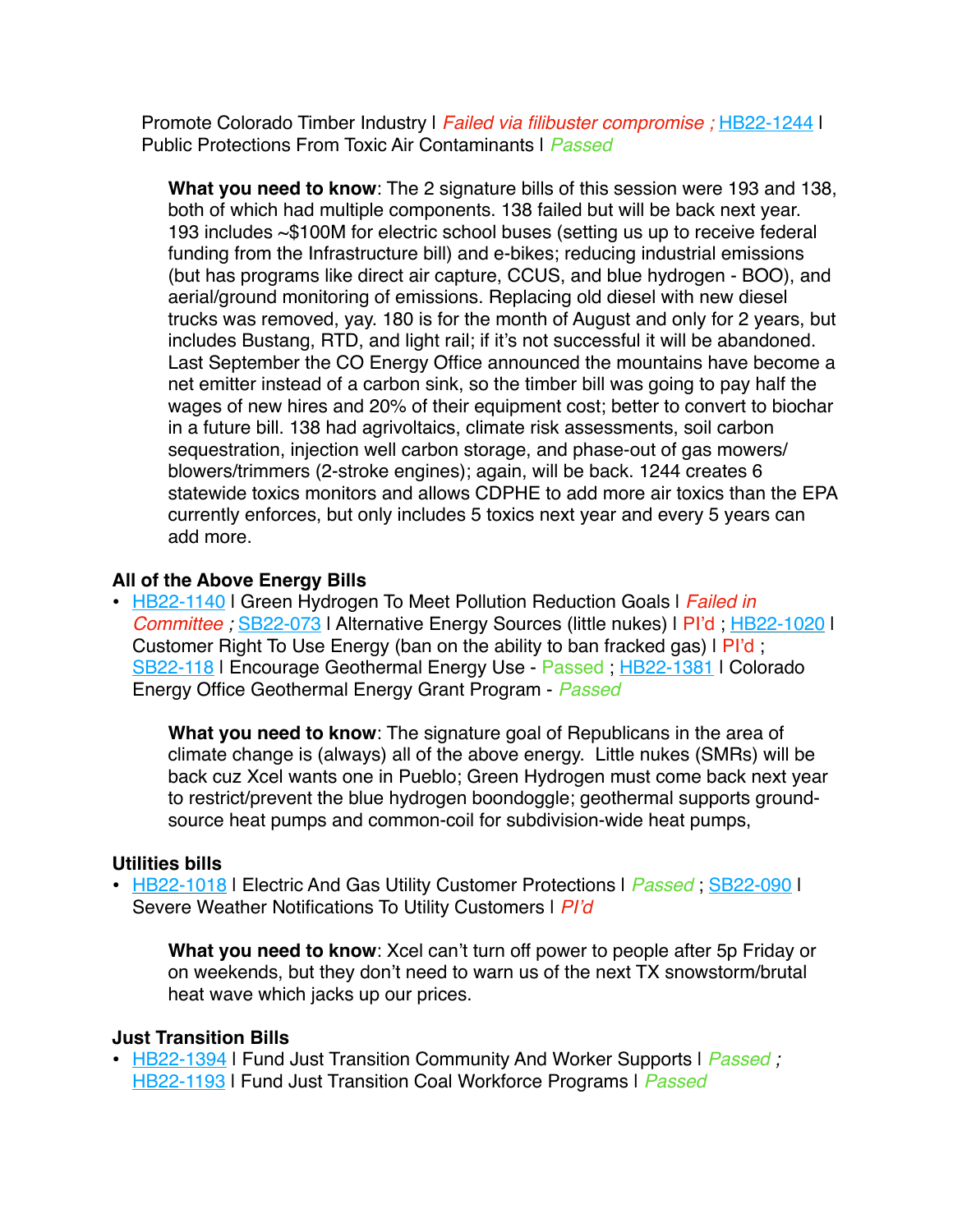What you need to know: Added another \$15M (total now \$30M) to compensate for reduced local taxes and provides \$5M for coal workers to learn new skills

## **Pesticide/Pollinator Bills**

• [SB22-131](http://leg.colorado.gov/bills/SB22-131) | Protect Health Of Pollinators And People | Pl'd; [SB22-199](https://leg.colorado.gov/bills/SB22-199) | Native Pollinating Insects Protection Study | *Passed ;* [SB22-158](https://leg.colorado.gov/bills/sb22-158) | Species Conservation Trust Fund Projects | *Passed*

**What you need to know**: As with last year, the chemical and ag industries successfully fought off a neonics and Roundup-style potential ban, but at least we get to study how bad they are for Colorado's native pollinators.

Following is the Final bill summary of the 2022 State Legislature for the week ending sine die (May 11, SIN-ay DEE-ay - which in latin means until an unknown future date, except we now know the legislature will reconvene January 9, 2023):

Key:  $\sqrt{\phantom{a}}$  = the CCLC supports this bill  $\angle$  = the CCLC opposed this bill Strike through indicates a change from the announced version Italics indicates new provisions from the introduced version PI'd = postponed indefinitely (not happening this session)

Click on the bill number to read the full legislative text

## **Energy**

[HB22-1391](https://leg.colorado.gov/bills/HB22-1391) | Modifications To Severance Tax | Concerning the state severance tax on oil and gas. | Sponsors: Rep McClusckie, Sens Hansen/Rankin (Bi-p) | The bill changes the calculation of the ad valorem credit allowed against the state severance tax on oil and gas. In tax years beginning on and after January 1, 2024, *January 1, 2025,* the credit for ad valorem taxes is calculated on a per-well basis for wells that are not exempt from taxation by applying the prior year's mill levy to the current year's gross income multiplied by an assessment rate of 87.5%, and taking 87.5% of that amount for the credit. This calculation is simplified to multiplying 76.56% of the gross income of the well by the mill levy fixed in the prior calendar year. | *Passed*

[HB22-1381](https://leg.colorado.gov/bills/HB22-1381) | Colorado Energy Office Geothermal Energy Grant Program | Concerning the creation of a geothermal energy grant program to facilitate the development of geothermal energy resources. | Sponsors: Reps Titone/McKean, Sens Winter/ Woodward (Bi-p). | Summary: The bill creates the geothermal energy grant program (grant program) in the Colorado energy office (office) within the office of the governor. The grant program offers 3 types of grants: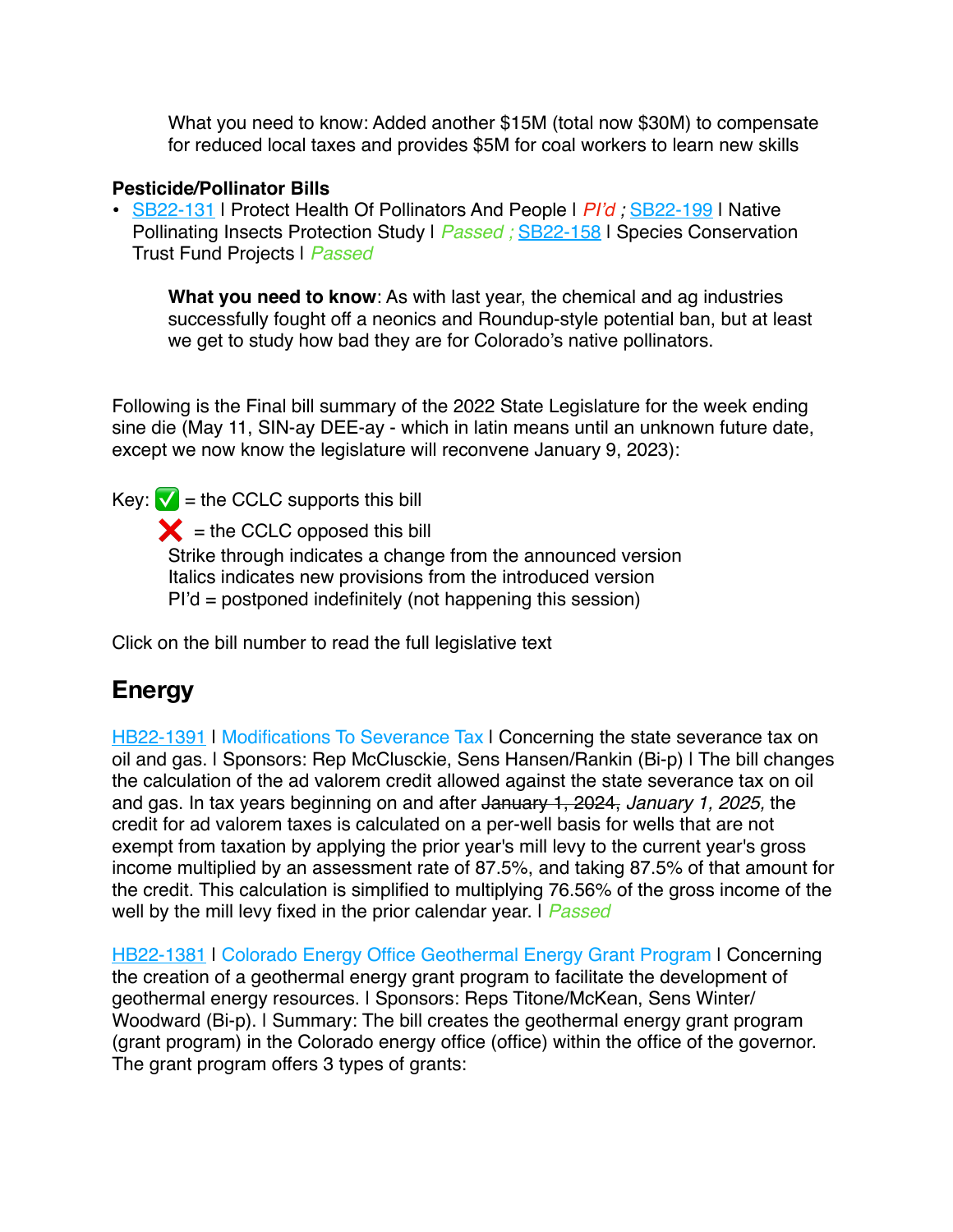- The single-structure geothermal grant, which is awarded to applicants that are constructing new buildings and that are installing a geothermal system as the primary heating system for the building;
- The community district heating grant, which is awarded to support groundsource, water-source, or multisource thermal systems that serve more than one building; and
- The geothermal electricity generation grant, which is awarded to support the development of geothermal electricity generation and hydrogen generation produced from geothermal energy.

The bill creates the geothermal energy grant fund (fund).The grant money in the fund is allocated in the following percentages:

- Up to 40% of the total money in the fund may be awarded in grants for costmatching public-private partnerships to support the development of geothermal electricity generation and resource development, which may include hydrogen generation produced from geothermal energy;
- Up to 60% *80%* of the total money in the fund may be awarded in grants for constructing new buildings and remodeling existing buildings using geothermal heating, and one-fourth of the money must be awarded to eligible entities from or projects in low-income, disproportionately impacted, or just transition communities; and
- Up to 25% of the total money in the fund may be awarded in grants to support the development of district heating systems in new construction or to retrofit existing buildings.

The money in the fund is continuously appropriated to implement the grant program. The state treasurer will transfer \$20 million from the general fund to the fund. The office administers the grant program and, in doing so, must develop and apply criteria for evaluating and awarding grant applications that:

- Prioritize projects in low-income, disproportionately impacted, or just transition communities; and
- Maximize the number of additional projects that would otherwise not occur without grant money. | *Passed*

[HB22-1361](https://leg.colorado.gov/bills/HB22-1361) | Oil And Gas Reporting | Concerning measures to enhance oversight of oil and gas operations within the state. I Sponsors: Rep Boesenecker I For a random sample and industry-wide figures, compares Production reported to COGCC against production reported to Dept of Revenue for tax purposes; compares estimated emissions when filing for permit against actual emissions reported to CDPHE; reports on overall Enforcement implementation including paperwork (like well integrity testing) violations that might affect public health, the environment, or wildlife, as well as fines

levied for spills/accidents/etc. | ✅ SUPPORT | *Passed*

[SB22-198](https://leg.colorado.gov/bills/SB22-198) | Orphaned Oil And Gas Wells Enterprise | Concerning measures to address orphaned wells in Colorado, and, in connection therewith, creating the orphaned wells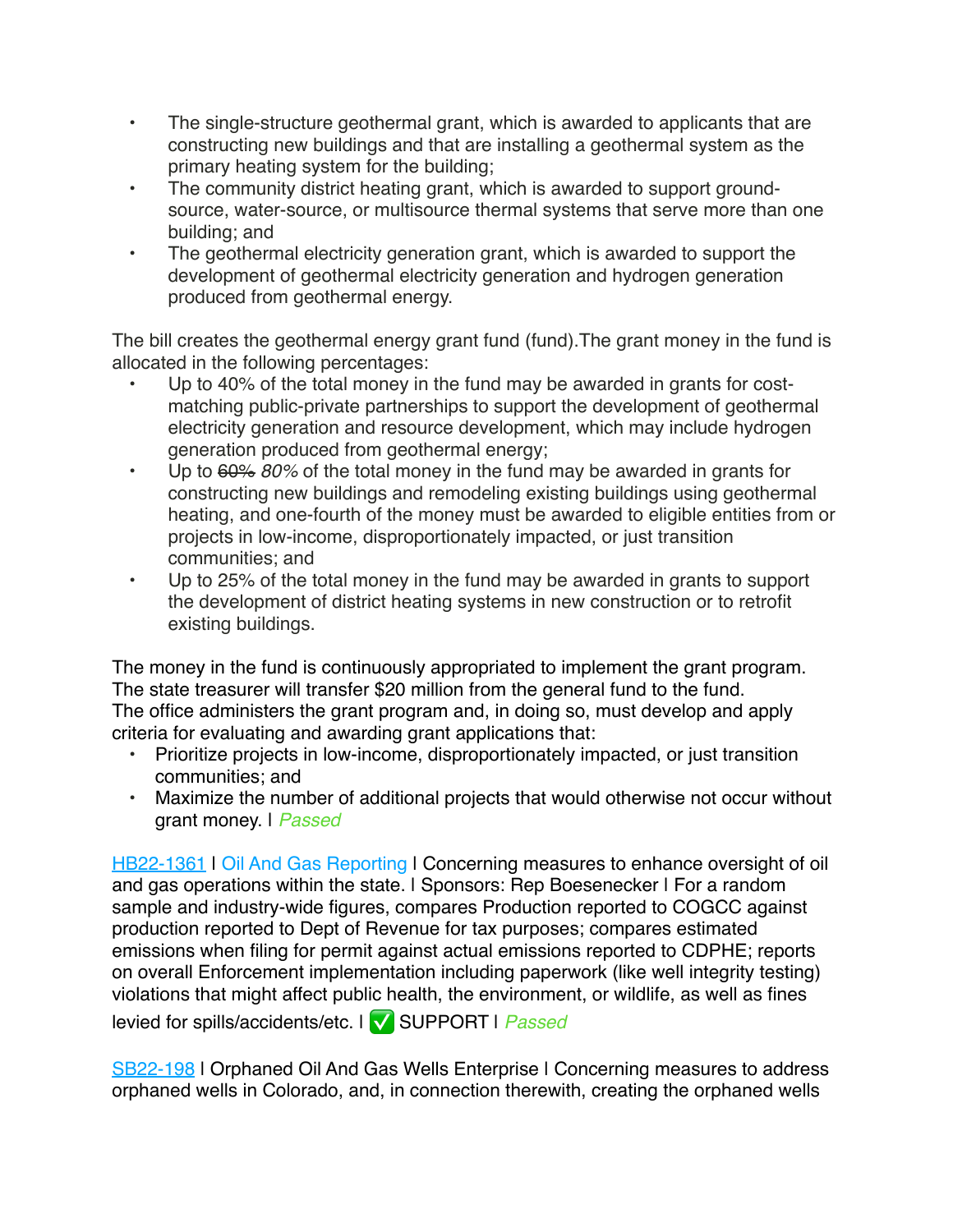mitigation enterprise. | Sponsors: Sens Fenberg/Scott; Reps Weissman/Will. | Codifies the Orphaned Well Mitigation fund approved at the recent Financial Assurances Rulemaking. | *Passed*

**[HB22-1249](http://leg.colorado.gov/bills/HB22-1249) | Electric Grid Resilience And Reliability Roadmap | Concerning the creation** of a roadmap for improving electric grids in the state. | Sponsors: Reps Bernett/Hooton | The bill requires the Colorado energy office (office), in collaboration with the department of local affairs (department) and the Colorado resiliency office (resiliency office), to develop a grid resilience and reliability roadmap (roadmap) for improving the resilience and reliability of electric grids in the state (grid), which roadmap must include guidance on how microgrids may be used to harden the grid, improve grid resilience and reliability, and help serve communities' electricity needs independent of the grid *deliver electricity where extending distribution infrastructure may not be practicable, and operate autonomously and independent of the grid, when necessary* . In developing the roadmap, the office, department, and resiliency office are required to engage interested persons throughout the state in stakeholder meetings and consider stakeholder input. The roadmap may identify:

- The potential benefits of developing microgrids, including whether and how developing microgrids improves grid resilience and reliability;
- The critical facilities and infrastructure and the high-risk communities that should be prioritized for microgrid projects (projects);
- Existing and potential threats to grid resilience and reliability and how microgrids may help to overcome the threats; and
- Recommendations regarding potential legislative or administrative changes needed to help facilitate projects, including needed statutory or rule changes, *key factors to consider regarding the safety, development, maintenance, and deployment of microgrids,* metrics for evaluating the costs and benefits of microgrids, financial and technical support for microgrid deployment, and education and outreach programs*, including apprenticeship programs*.

The office and department are *is* required to post *a draft of the roadmap on its website on or before July 1, 2024, and the office and department are required to* post the *completed* roadmap on their websites. The office is also required to submit a copy of the roadmap to the public utilities commission (commission), and, on or before March 1, 2025, in collaboration with the department, present the roadmap to the legislative committees of reference with jurisdiction over energy matters. On a periodic basis at least every 5 years, the office, department, and resiliency office are required to review the roadmap and, if necessary, update it. If the roadmap is updated, it must be posted on the office's and department's websites and submitted to the commission and the legislative committees of reference with jurisdiction over energy matters.*For the 2022-23 state fiscal year, \$22,470 is appropriated from the general fund to the office of the governor for use by the Colorado energy office to develop the roadmap.* (Note: Italicized words indicate new material added to the original summary; dashes through words indicate deletions from the original summary.) | ✅ SUPPORT | *Passed*

[HB22-1140](http://leg.colorado.gov/sites/default/files/documents/2022A/bills/2022a_1140_01.pdf) | Green Hydrogen To Meet Pollution Reduction Goals | Concerning the use of green hydrogen to meet statewide greenhouse gas pollution reduction goals. |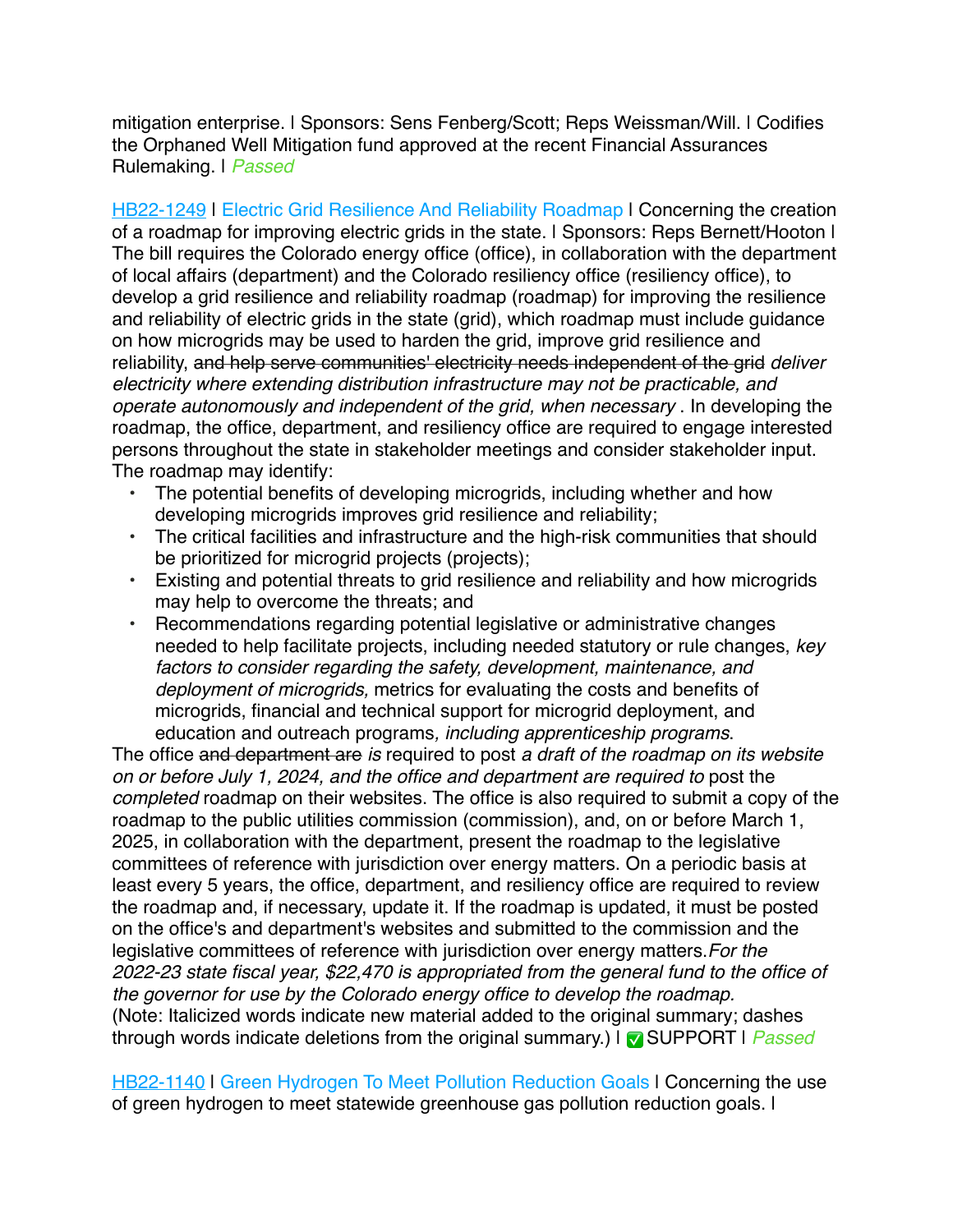Sponsors: D. Valdez/Woog (Bi-p) | The bill includes green hydrogen as a renewable energy resource that retail electric service providers (over 40K customers) may use to meet standards requiring that a certain percentage of the provider's electricity sales be from an eligible energy resource. The bill also requires the governor to update the Colorado greenhouse gas pollution reduction roadmap to expressly include green hydrogen as a renewable energy resource that providers may use to meet statewide greenhouse gas pollution reduction goals for the electric utility sector. I vanish Support I *FAILED in House E&E*

[SB22-118](http://leg.colorado.gov/bills/SB22-118) | Encourage Geothermal Energy Use | The bill modifies the following statutory provisions that apply to solar energy so that they also apply to geothermal energy: which generally is using the heat of the earth to generate electricity or to heat or cool space or water:

- **• Section 1** of the bill requires the Colorado energy office (office) to develop basic consumer education and guidance about leased or purchased geothermal or, if available, leased installation in consultation with industries that offer these options to consumers *of a system that uses geothermal energy for water heating or space heating or cooling in a single building or for space heating for more than one building through a pipeline network*;
- **• Sections 2, 6, and 8** limit the aggregate of all charges or other related or associated fees the state, a county, or a municipality may impose or assess to install a geothermal energy system, *which means a system that uses geothermal energy for water heating or space heating or cooling in a single building, for space heating for more than one building through a pipeline network, or for electricity generation*;
- **• Section 3** specifies that geothermal equipment is a type of pollution control equipment that the division of administration in the department of public health and environment may certify as pollution control equipment;
- **• Section 4** specifies that a "project" for purposes of the "County and Municipality Development Revenue Bond Act" includes capital improvements to existing singlefamily residential, multi-family residential, commercial, or industrial structures, to retrofit such structures for installation of geothermal improvements *a system that uses geothermal energy for water heating or space heating or cooling in a single structure;*
- **• Section 5** permits a county board of commissioners or a regional planning commission, and **section 9** requires *permits* a municipal development commission, to include methods for assuring access to appropriate conditions for geothermal energy sources in a master plan for development;
- **• Section 7** specifies that the addition of a geothermal energy device to such building *used as part of a system that uses geothermal energy for water heating or space heating or cooling* to a building is not necessarily considered a structural alteration for purposes of continuing a nonconforming use of a building, structure, or land under a county zoning resolution;
- **• Section 10** permits the Colorado agricultural value-added development board to use some of the money in the agriculture value-added cash fund for geothermal energy generation facilities that are colocated with agricultural uses;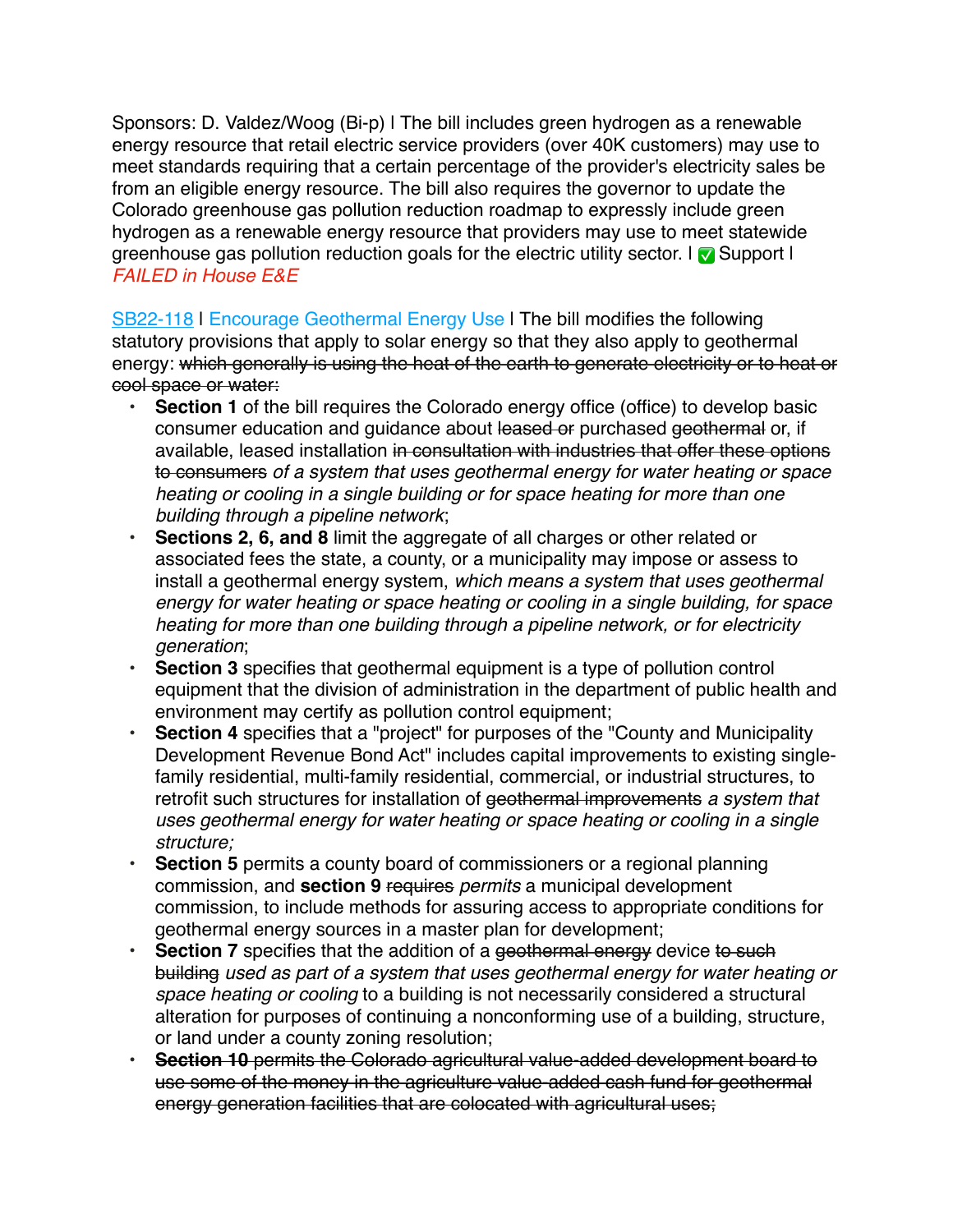- **• Section 11** *10* adds a geothermal energy device to the types of renewable energy generation devices that cannot be prohibited in legal instruments related to the transfer or sale of, or interest in, real property;
- **• Section 13** includes an independently owned geothermal energy system, which is defined in **section 12** , in the property tax exemption for household furnishings;
- **• Section 14 11** creates community geothermal gardens, which are analogous to community solar gardens; *except that a qualifying retail utility is permitted and not required to purchase electricity and renewable energy credits generated from one or more community geothermal gardens*; and
- **• Sections 15 and 16** *12 through 16* create conforming amendments to the definition of "qualified community location" to incorporate community geothermal gardens for purposes of local improvement districts and municipal special improvement districts *to the creation of community geothermal gardens.*
- **• Section 1** requires *permits* the office to update the greenhouse gas pollution reduction roadmap to expressly include geothermal energy as a renewable energy resource that qualifying retail utilities may use to achieve the electric utility sector greenhouse gas pollution reduction goals set forth in the roadmap. In Support I *Passed*

[SB22-073](http://leg.colorado.gov/bills/SB22-073) | Alternative Energy Sources | Concerning a feasibility study for the use of **small modular nuclear reactors** as a source of carbon-free energy and for recycled energy for pumped hydroelectricity. I Sponsors Sen Rankin, Rep McKean I X OPPOSE Postponed Indefinitely (PI'd) Senate State Affairs 3-2

[HB22-1013](http://leg.colorado.gov/bills/HB22-1013) | Microgrids For Community Resilience Grant Program | Concerning the creation of a grant program to build community resilience regarding electric grid disruptions through the development of microgrids. | Sponsors: Reps Pelton/Snyder, Sens Hisey/Winter (Bi-p) I The bill creates the microgrids for community resilience grant program (grant program) to be administered by the division of local government (division) in the department of local affairs (department), in collaboration with the Colorado resiliency office (office) in the division *and the Colorado energy office* . A cooperative electric association or a municipally owned utility (utility) may apply to the division for a grant award to finance the purchase of microgrid resources in eligible rural communities within the utility's service territory that are at significant risk of severe weather or natural disaster events and in which there are one or more community anchor institutions. The microgrids, which can be connected to or be disconnected from, and work independent of, the utility's electric grid, can increase an eligible rural community's resilience regarding any interruptions to the electric grid, such as those caused by severe weather or natural disaster events. On an annual basis *commencing in 2023* , the division is required to report on the progress of the grant program, submit copies of the report to the house of representatives energy and environment committee and the senate transportation and energy committee, or their successor committees, and publish the report on the department's website.*For state fiscal year 2022-23, the bill appropriates from the general fund:*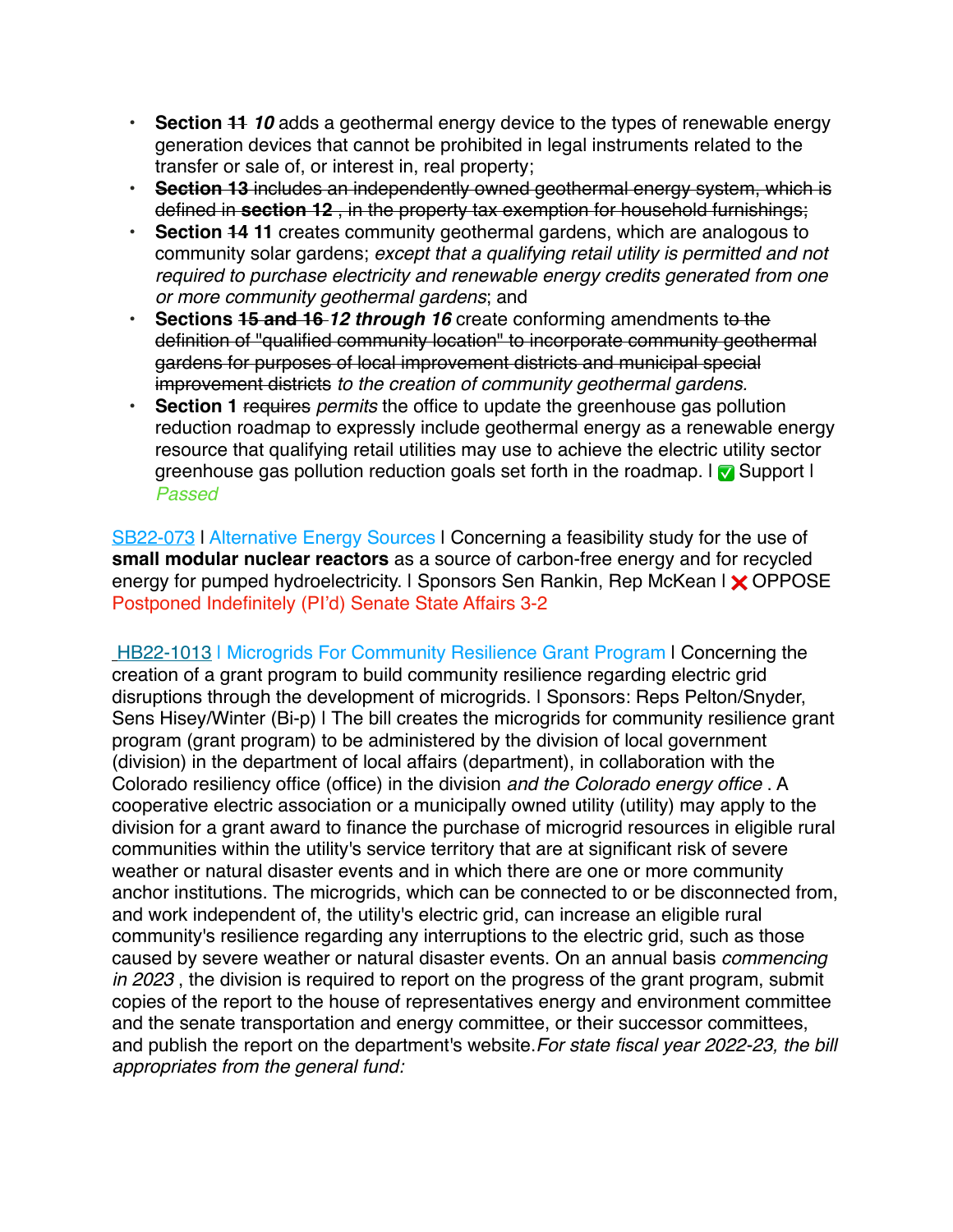- *•* \$3,500,000 to the department of local affairs for use by the division of local government for implementation of the grant program; and
- *•* \$20,713 to the office of the governor for use by the Colorado energy office for grant program administration. | ✅ SUPPORT | *Passed*

[HB22-1018](http://leg.colorado.gov/bills/HB22-1018) | Electric And Gas Utility Customer Protections | Concerning a state regulated utility's practices regarding a customer's ability to pay the customer's utility bill. I Sponsor: Rep Kennedy I Ensuring IOU's can't disconnect in the middle of the night, on weekends or holidays and ensures same day reinstatement. Sets new eligible income requirements for assistance. | *Passed*

[HB22-1020](http://leg.colorado.gov/bills/HB22-1020) | Customer Right To Use Energy | Concerning a guarantee of a customer's right to use energy. | Sponsors: Rep Woog/Sen Kirkmeyer | Prohibits the limiting of the use of natural gas or propane. ❌ OPPOSE - *House E&E Postponed Indefinitely (until next year…)*

[SB22-026](http://leg.colorado.gov/bills/SB22-026) | Oil And Gas Operator Property Tax Procedures | Concerning an oil and gas operator's sole ability to review and protest property tax. Sponsors: Sens Ginal/ Kirkmeyer, Reps Boesenecker/Rich (Bi-p) | *Passed*

## **GHGs Pollution**

[HB22-1362](https://leg.colorado.gov/bills/HB22-1362) | Building GHGs Emissions | Concerning the reduction of building greenhouse gas emissions by updating Energy Codes | Sponsors: Reps Bernett/Valdez; Sens Hansen/Winter | The bill requires the Colorado energy office (office) to identify for adoption 3 sets of model code language:

- Model electric and solar ready code language;
- Model low energy and carbon code language; and
- Model green code language.

*The bill also requires the director of the office to appoint an energy code advisory board that will identify for adoption 2 sets of model code language:*

- *• Model electric and solar ready code language; and*
- *• Model low energy and carbon code language.*

On or before January 1, 2025, municipalities, counties, the office of the state architect, the division of housing, and the division of fire prevention and control shall adopt and enforce an energy code that achieves equivalent or better energy performance than the 2021 international energy conservation code and the model electric and solar ready code language identified for adoption by the office *energy code advisory board* .*On or after July 1, 2023, and before July 1, 2026, municipalities and counties that update a building code shall adopt and enforce an energy code that achieves equivalent or better energy performance than the 2021 international energy conservation code and the model electric and solar ready code language identified for adoption by the energy code advisory board.*

In the event of a conflict between the 2021 international energy conservation code, the 2024 international energy conservation code, or any of these 3 sets of model code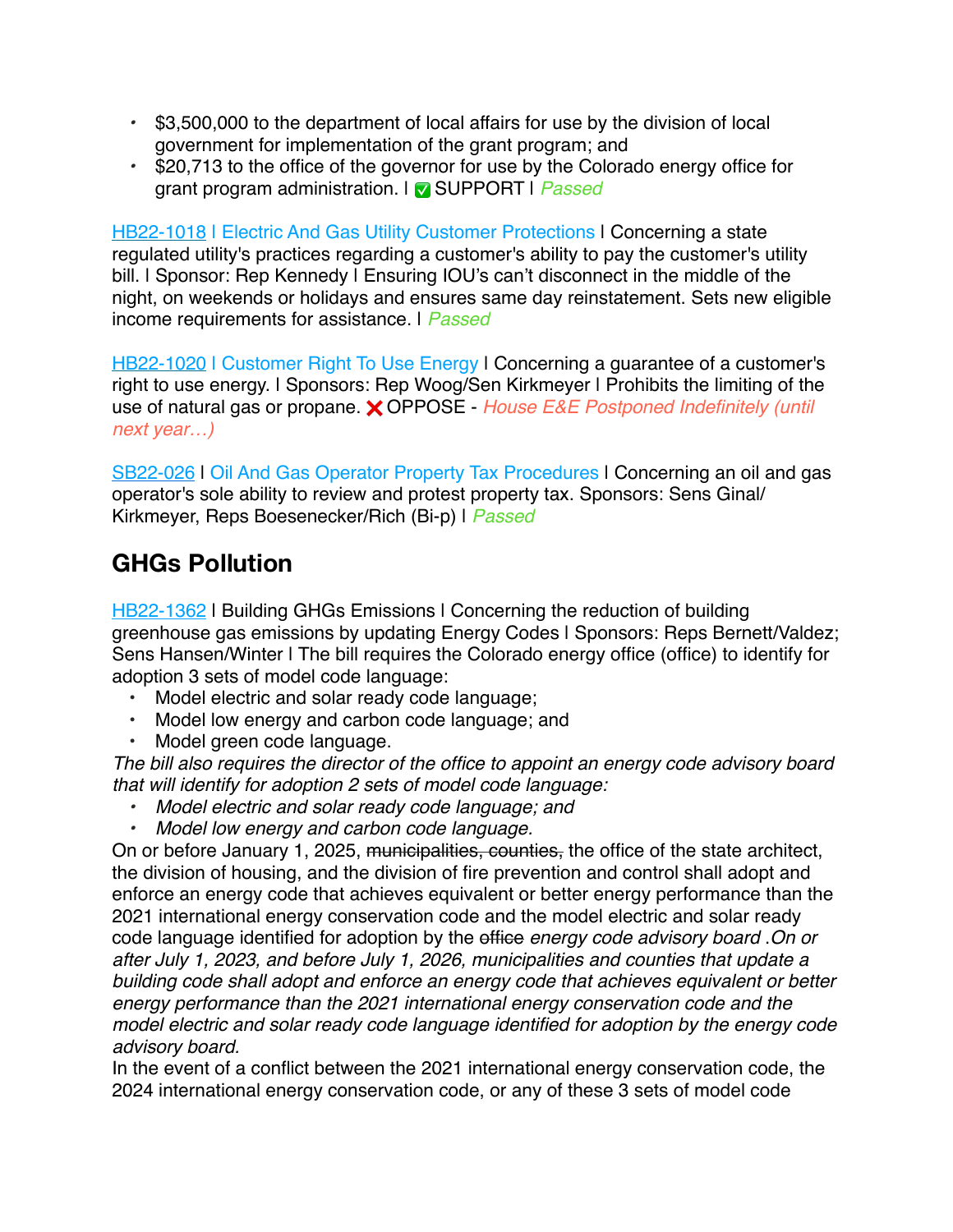language and either the Colorado plumbing code or the national electric code, the Colorado plumbing code or the national electric code prevails.

The bill creates 2 primary grant programs:

- The building electrification for public buildings grant program to provide grants to local governments, school districts, state agencies, and special districts for the installation of high-efficiency electric heating equipment; and
- The high-efficiency electric heating and appliances grant program to provide grants to local governments, utilities, nonprofit organizations, and housing developers for the installation of high-efficiency electric heating equipment in multiple structures within a neighborhood.

The bill establishes the clean air building investments fund, a continuously appropriated cash fund, to fund the creation, implementation, and administration of both of these grant programs.

The bill also requires the following transfers from the general fund:

- \$3 million to the energy fund created for the Colorado energy office to issue grants and provide training related to the 2021 international energy conservation code, electric and solar ready codes, and low energy and carbon codes;
- \$10 million to the clean air building investments fund for the creation, implementation, and administration of the building electrification for public buildings grant program; and
- \$12 *\$11* million to the clean air building investments fund for the creation, implementation, and administration of the high-efficiency electric heating and appliances grant program. | ✅ SUPPORT | *Passed*

[SB22-193](https://leg.colorado.gov/bills/SB22-193) | Air Quality Improvement Investments | Concerning measures to improve air quality in the state, and, in connection therewith, making an appropriation. | Sponsors: Sens Fenberg/Gonzales; Rep A. Valdez | SUMMARY: **Industrial and manufacturing operations clean air grant program. Section 1** of the bill creates the industrial and manufacturing operations clean air grant program (clean air grant program) through which the Colorado energy office (office) awards grant money to private entities, local governments, *tribal governments,* and public-private partnerships for voluntary projects to reduce air pollutants from industrial and manufacturing operations. Voluntary projects eligible for grant money include:

- Energy efficiency projects;
- Renewable energy projects;
- Beneficial electrification projects;
- Transportation electrification projects;
- Projects producing or utilizing clean hydrogen;
- Projects involving carbon capture at industrial facilities *and direct air capture projects* ;
- Methane capture projects;
- Projects producing or utilizing sustainable aviation fuel; and
- Industrial process changes that reduce emissions.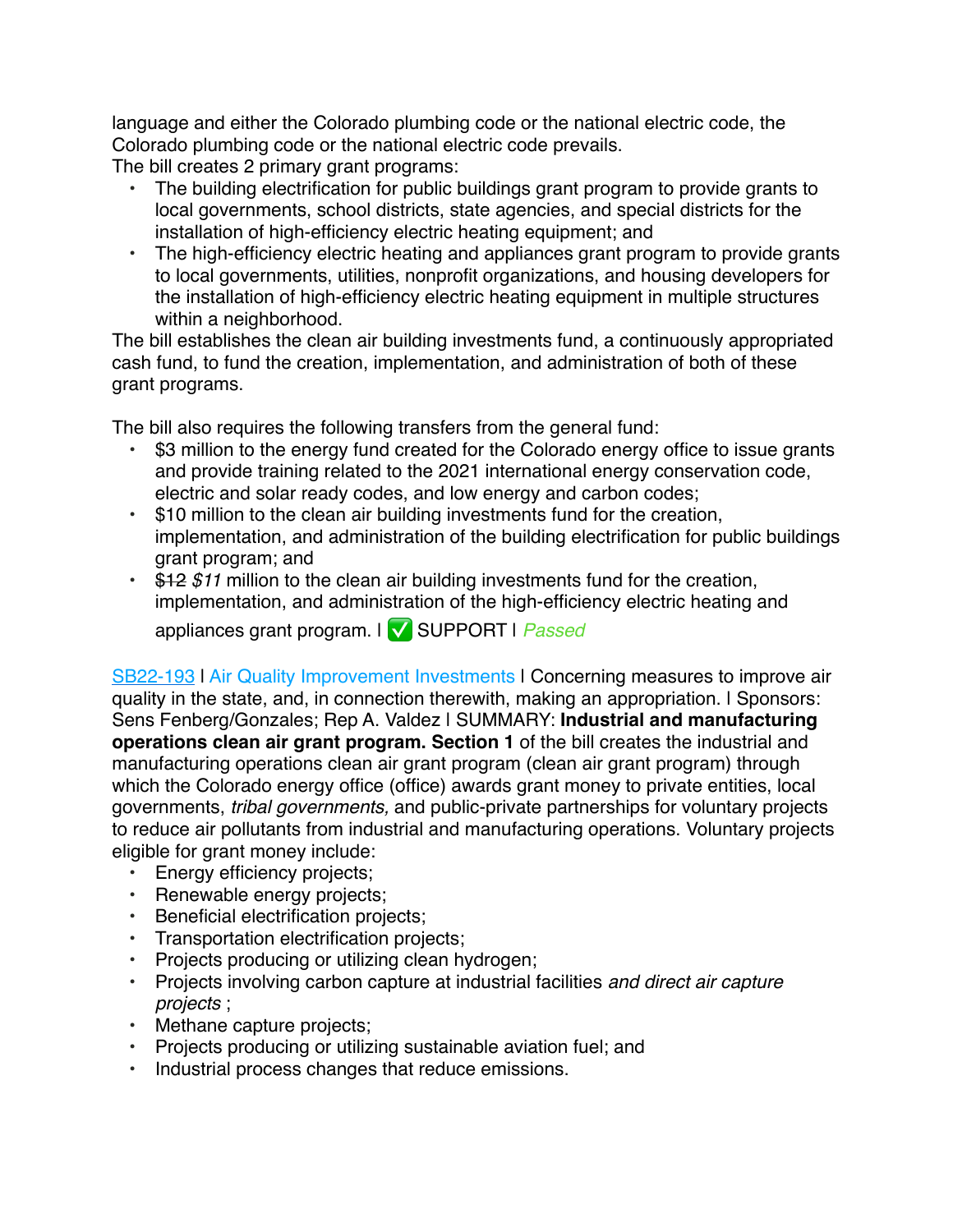NOTABLE PARAGRAPH: (E) Projects Producing Or Utilizing *Clean* Hydrogen. IF *Clean* Hydrogen Projects Are Proposed To Receive Grant Money, The Office Shall Prioritize Grant Applications For *Clean* Hydrogen Projects That Utilize Green Hydrogen Through Electrolysis Powered Entirely By Renewable Electric Resources Over Grant Applications For *Clean* Hydrogen Projects That Utilize Any Other *Clean* Hydrogen Production Technology, Which Other *Clean* Hydrogen Projects, If Awarded Grant Money, Must Comply With Section 42 U.S.C. Sec. 16152 (1). (F) Projects Involving

Carbon Capture At Industrial Facilities And Direct Air Capture Projects;

On June 30, 2022, the state treasurer shall transfer \$25 million from the general fund to the industrial and manufacturing operations clean air grant program cash fund, which fund is created in the bill. The clean air grant program is repealed on September 1, 2029.

**Community access to electric bicycles. Section 2** creates the community access to electric bicycles grant program (electric bicycles grant program). Also creates the community access to electric bicycles rebate program (rebate program) through which the office provides individuals in low- and moderate-income households, or bicycle shops that sell electric bicycles to program participants at discounted prices, rebates for purchases of electric bicycles *and equipment* used for commuting purposes. On June 30, 2022, the state treasurer shall transfer \$12 million from the general fund to the community access to electric bicycles cash fund, which fund is created in the bill. The electric bicycles grant program and the rebate program are repealed on September 1, 2028.

## **Diesel truck emissions reduction grant program. REMOVED FROM THE FINAL BILL.**

**Electrifying school buses grant program. Section 3** also creates the electrifying school buses grant program (school buses grant program) through which the department, with technical assistance from the office, awards grant money to school districts. Starting in 2025, and every odd-numbered year thereafter, the department is required to report on the progress of the school buses grant program, submit copies of the report to the legislative committees with jurisdiction over education and transportation matters, and post copies of the report on its website. On June 30, 2022, the state treasurer shall transfer \$65 million from the general fund to the electrifying school buses grant program cash fund, which fund is created in the bill. The school buses grant program is repealed on September 1, 2034. **|** ✅ SUPPORT | *Passed*

[HB22-1355](https://leg.colorado.gov/bills/hb22-1355) | Recycling Producer Responsibility | Concerning the creation of the producer responsibility program for statewide recycling, and, in connection therewith, making an appropriation. | Sponsors: Rep Cutter, Sens Priola/Story | SUMMARY: On or before June 1, 2023, the executive director of the CDPHE must designate a nonprofit organization (organization) to implement and manage a statewide program (program) that provides recycling services to covered entities in the state, which are defined as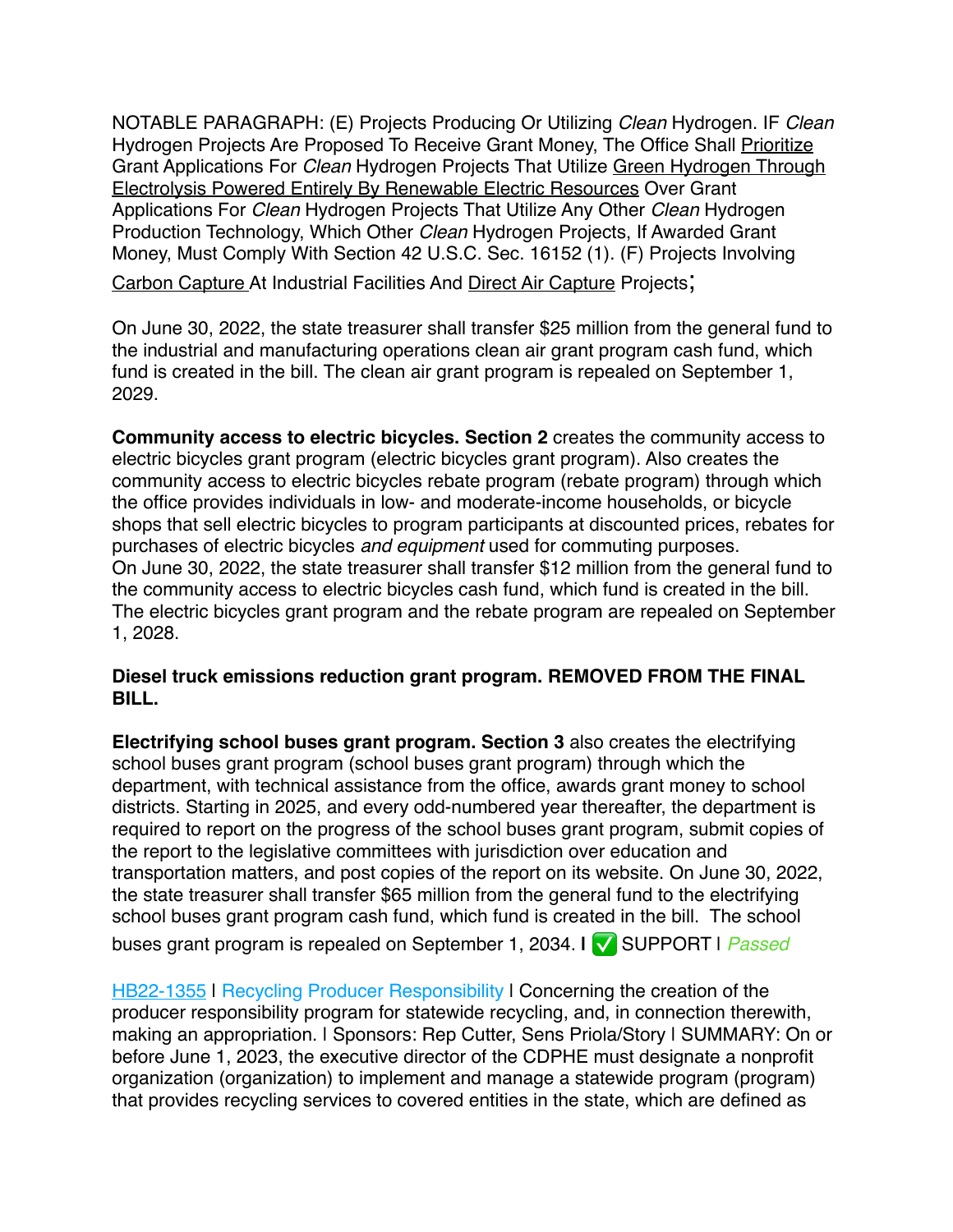residences, businesses, schools, *hospitality locations,* government buildings, and public places. The program is funded by annual dues (producer responsibility dues) paid by producers of products that use covered materials (producers). Covered materials are defined as packaging materials and paper products that are sold, offered for sale, or distributed in the state .

The bill creates the producer responsibility program for statewide recycling advisory board (advisory board) that consists of members who have expertise in recycling programs and are knowledgeable about recycling services in the different geographic regions of the state.

Prior to the implementation of the program, the organization must:

- On or before September 1, 2023, hire an independent third party to conduct an assessment of the recycling services currently provided in the state and the recycling needs in the state that are not being met (needs assessment);
- On or before April 1, 2024, report the results of the needs assessment to the advisory board and the executive director; and
- On or before February 1, 2025, after soliciting input from the advisory board and other key stakeholders, submit a plan proposal for the program (plan proposal) to the advisory board and executive director.

The plan proposal will initially cover recycling services only for residential covered entities. The plan proposal must:

- Describe how the organization will meet certain convenience standards and statewide recycling, collection, and post-consumer-recycled-content rates (rates);
- Establish a funding mechanism through the collection of producer responsibility dues that covers the organization's costs in implementing the program and the costs of the department in overseeing the program;
- Establish an objective formula to reimburse 100% of the net recycling services costs of public and private recycling service providers (providers) performing services under the program;
- Provide a list of covered materials (minimum recyclable list) that providers performing services under the program must collect to be eligible for reimbursement under the program;
- Set minimum rate targets that the state will strive to meet by January 1, 2030, and January 1, 2035, and describe how the state can meet increased rates after 2035; and
- Describe a process and timeline, beginning no later than 2028, to expand recycling services to applicable nonresidential covered entities.

As part of the program, the organization must:

- Utilize and expand on providers' existing recycling services to provide statewide recycling services at no charge to covered entities for all covered materials on the minimum recyclable list;
- Develop and implement a statewide education and outreach program on the recycling and reuse of covered materials;
- Contract with an independent third party to conduct an annual audit of the program; and
- Submit an annual report to the advisory board and the executive director describing the progress of the program (annual report).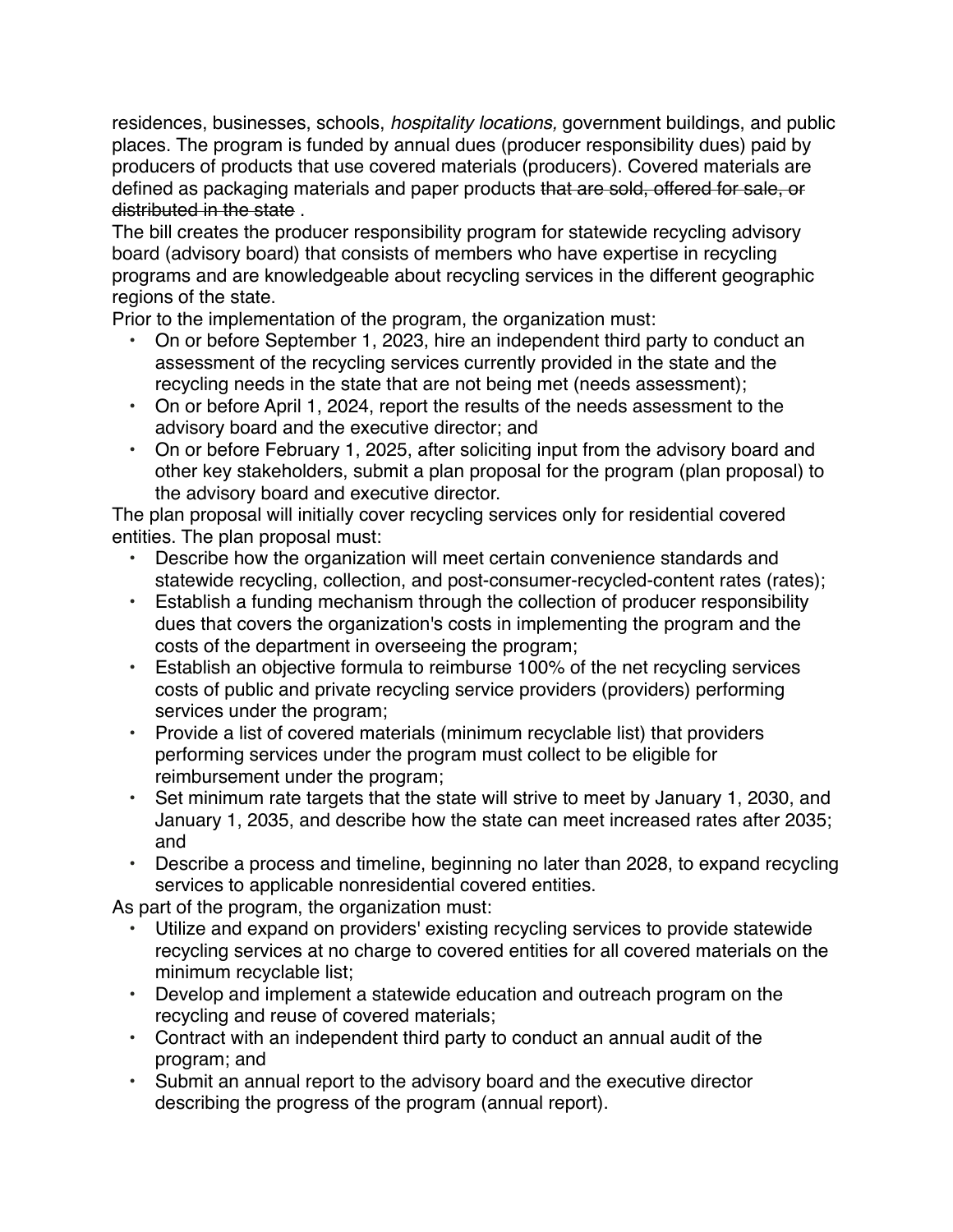On January 1, 2025, and each January 1 thereafter, as an alternative to participating in the program, a producer may submit an individual plan proposal to the advisory board. The advisory board will review and make recommendations on, and the executive director shall approve or reject, the individual plan proposal.The bill establishes the producer responsibility program for statewide recycling administration fund (fund). On or before June 30, 2026, and on each June 30 thereafter, the department will notify the organization of its costs in overseeing and enforcing the program, and the organization will transmit a portion of the producer responsibility dues to the fund for the purposes of reimbursing the department for its costs.

Effective July 1, 2025, a producer may not sell or distribute any products that use covered materials in the state unless the producer is participating in the program or, after January 1, 2029, as set forth in an additional producer responsibility program that has been approved by the executive director *the final plan or another plan approved by the executive director* .

The advisory board has the following duties:

- Advise the organization on the needs assessment;
- Review the needs assessment;
- Review the plan proposal and make recommendations to the executive director regarding its approval or rejection;
- Review any necessary amendments to the program, make recommendations on the amendments to the organization, and then make recommendations to the executive director regarding approval or rejection of the amendments;
- Review the annual report submitted by the organization; and
- Consult with the organization on the development and updating of the minimum recyclable list.

The bill establishes an administrative penalty for the organization's or a producer's violation of the relevant statutes and rules. The collected penalties are deposited into the recycling resources economic opportunity fund.

[SB22-180](https://leg.colorado.gov/bills/sb22-180) | Programs To Reduce Ozone Through Increased Transit | Concerning programs to reduce ground level ozone through increased use of transit. | Sponsors: Sens Winter/Hinrichsen, Reps Gray/Bacon I The bill creates the ozone season transit grant program (program) in the Colorado energy office (office). The program provides grants to the regional transportation district (RTD) and transit associations in order to provide free transit services for at least 30 days during ozone season. A transit association receiving a grant may use the money to make grants to eligible transit agencies. The eligible transit agencies may use the money to provide at least 30 days of new or expanded free transit services during ozone season. The RTD may use grant money to cover up to 80% of the costs of providing free transit for at least 30 days on all services offered by the RTD during ozone season. Eligible transit agencies and the RTD can use the money to cover lost fare box revenues and to pay for other expenses necessary to implement the program, including expenses associated with an increase in ridership as a result of the program. The RTD and a transportation association receiving a grant are required to report to the office on the services offered and estimates of the change in ridership as a result of the program.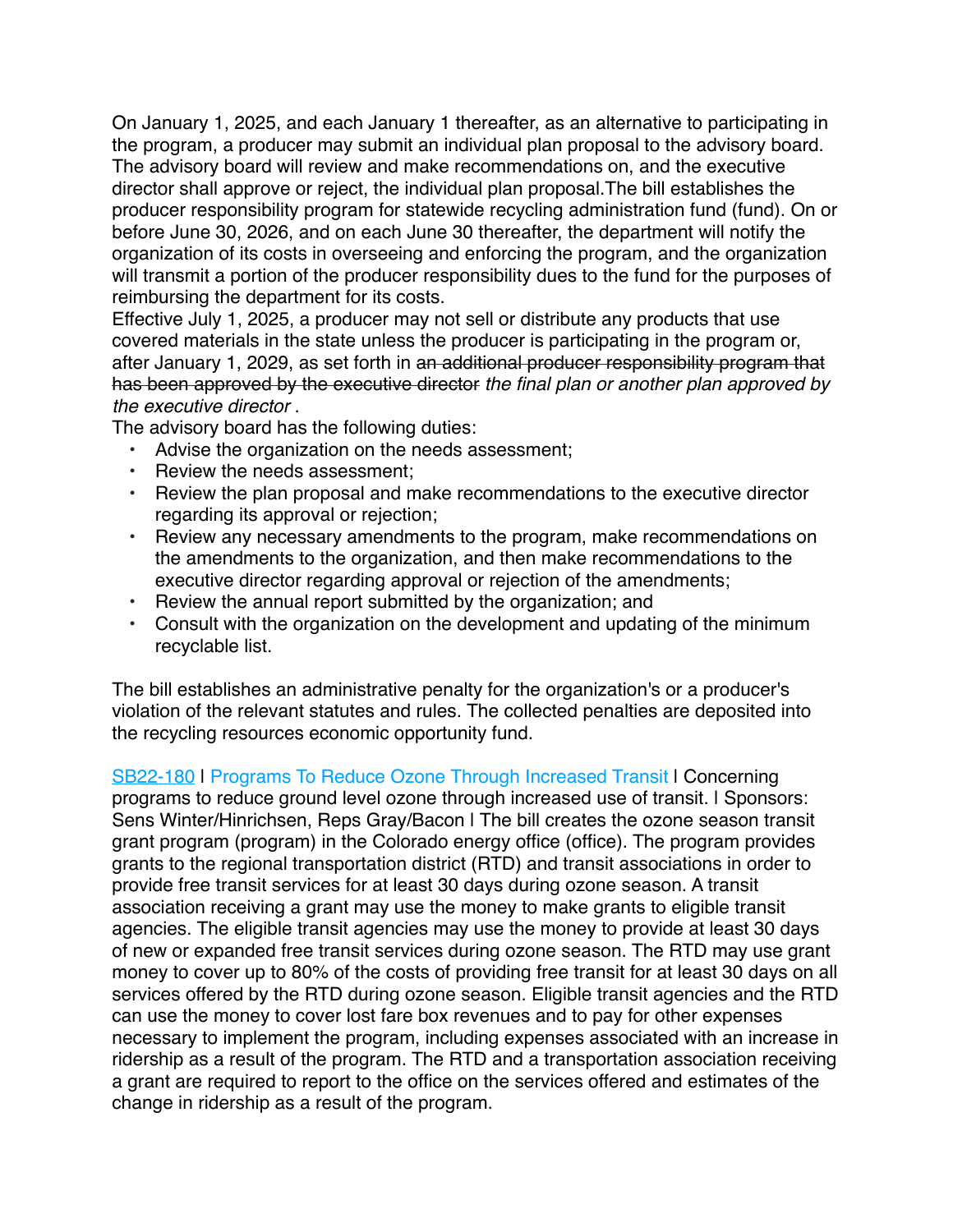The office is required to establish policies governing the program and to report to the house and senate transportation committees by December 31 of each year of the program. The program is repealed, effective July 1, 2024.

The transit and rail division (division) in the department of transportation is required to create a 3-year pilot project to extend state-run transit services throughout the state with the goals of reducing ground level ozone, increasing ridership, and reducing vehicle miles traveled in the state. The division is required to report to the transportation legislation review committee on the pilot project. The pilot project is repealed, effective

July 1, 2026. | ✅ SUPPORT | *Passed*

[SB22-138](http://leg.colorado.gov/bills/SB22-138) | Reduce Greenhouse Gas Emissions In Colorado | Concerning measures to promote reductions in greenhouse gas emissions in Colorado. | Sponsors: Sen Hansen/ Rep A. Valdez | DIED IN A FLOOR FILIBUSTER COMPROMISE. Will be back next session.

Would have

- required insurance companies and the PERA board to prepare a climate risk assessment annual report.
- **U**pdated the statewide greenhouse gas (GHG) emission reduction goals to add a 40% reduction goal for 2028 compared to 2005 GHG pollution levels and a 75% reduction goal for 2040 compared to 2005 GHG pollution levels.
- Provided price incentives to purchase price for new, electric-powered, small off-road equipment for purchases made in income tax years 2023 through 2029.
- Given the CCOGCC authority over class VI injection wells used for sequestration of GHG
- Required a study examining carbon reduction and sequestration opportunities in the agricultural sector in the state, including the potential development of certified carbon offset programs or credit instruments.
- Support of the use of agrivoltaics, which is the colocation of solar energy generation facilities on a parcel of land with agricultural activities  $\sqrt{ }$  SUPPORT I Failed in Filibuster Compromise

[HB22-1244](http://leg.colorado.gov/bills/HB22-1244) | Public Protections From Toxic Air Contaminants | Concerning measures to increase public protection from toxic air contaminants. I Sponsors: Reps Kennedy/ Gonzales-Gutierrez; Sen Gonzales | SUMARY: The bill creates a new program to regulate a subset of air pollutants, referred to as "toxic air contaminants", which are defined as hazardous air pollutants, covered air toxics, and all other air pollutants that the air quality control commission (commission) designates by rule as a toxic air contaminant based on its adverse health effects . In implementing the program, the commission has the authority to adopt rules that are more stringent than the corresponding requirements of the federal "Clean Air Act".*The division of administration (division) in the department of public health and environment will publish an initial list of toxic air contaminants.* Beginning no later than January 1, 2024, *September 30, 2030,*  and every 5 years thereafter, the commission will review the list of existing toxic air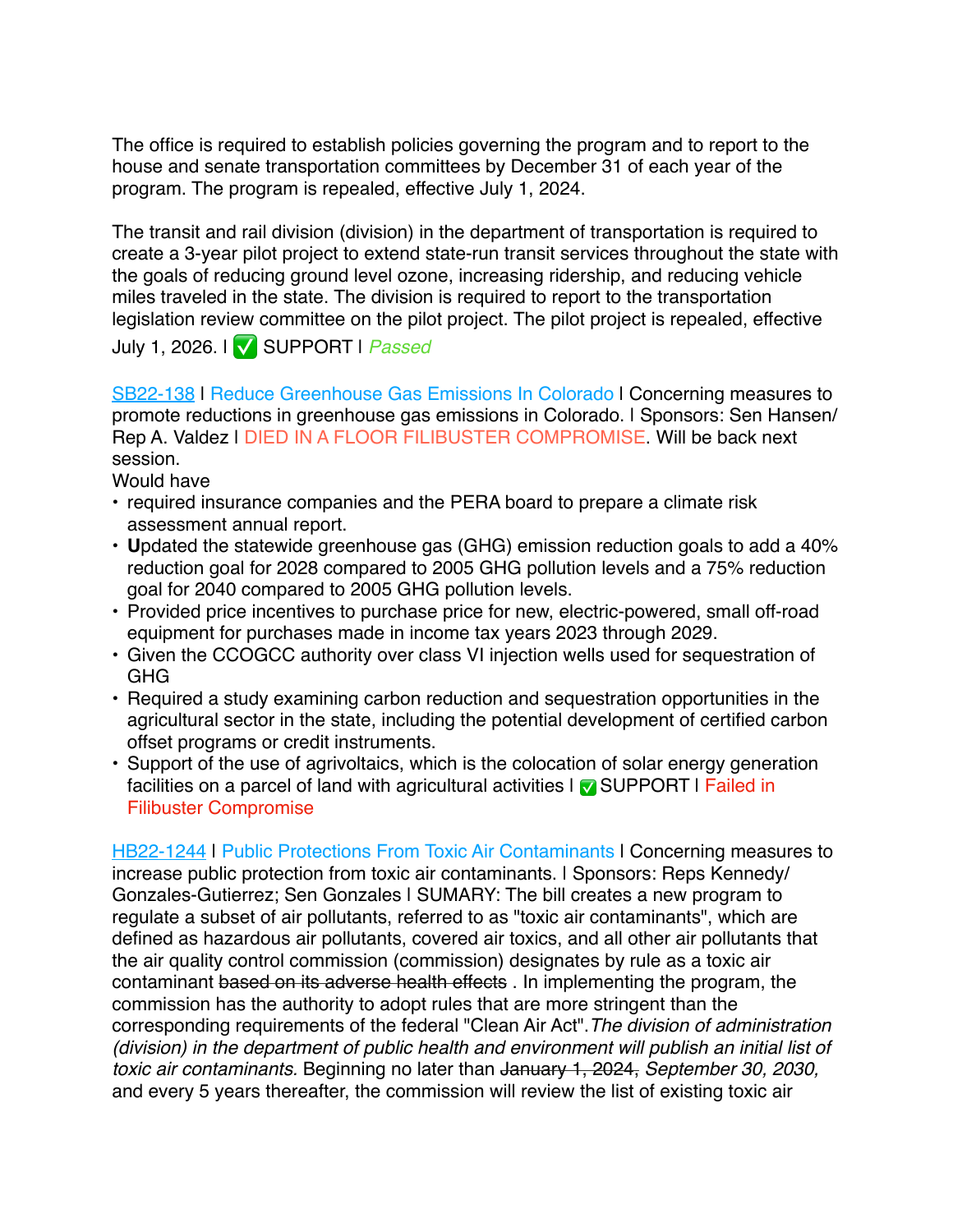contaminants and determine whether to add any additional toxic air contaminants to the list.

On or before April 1 June 30 of each year, beginning on April 1 June 30, 2024, owners and operators of major and synthetic minor certain sources of pollution will submit to the division of administration (division) in the department of public health and environment (department) an annual toxic emissions inventory report that reports the levels of criteria air pollutants and toxic air contaminants that were emitted by the source in the preceding calendar year, beginning with January 1, 2023, to December 31, 2023. The division will also conduct a study and prepare a report on the types of information available to the division regarding toxic air contaminants and, no later than December 31, 2024, may require additional types of information to be included in annual toxic emissions reports submitted for calendar year 2025 and each calendar year thereafter. Beginning no later than January 1, 2024, the division will develop a monitoring program to determine the concentration of toxic air contaminants in the ambient air of the state.

The monitoring program will establish at least 6 long-term monitoring sites throughout *covering* urban and rural areas of the state. The division must provide public notice of and an opportunity to comment on the locations of the monitoring sites. *No later than May 1, 2025, and by May 1 of each year thereafter, the division will provide public notice of and an opportunity to comment on the monitoring program.*

On or before November *October* 1, 2025, and at least every 5 years *by each October 1*  thereafter, the division will prepare a report summarizing the findings of the monitoring program provide public notice of and an opportunity to comment on the report, and submit the report to the general assembly. *The division will also report on the need for any additional monitoring sites during the hearings held pursuant to the "State Measurement for Accountable, Responsive, and Transparent (SMART) Government Act" prior to the 2027 legislative session.*Beginning no later than July 1, 2027, the commission will identify by rule toxic air contaminants that may pose a risk of harm to public health in the state (high-risk toxic air contaminants) and adopt health-based standards and emissions limitations (airborne toxic control measures) for high-risk toxic air contaminants.On or before July 1, 2032, and at least every 5 years thereafter, the commission will review the health-based standards and airborne toxic control measures to determine if the commission should:

• Identify any additional high-risk toxic air contaminants; and

• Adjust the existing health-based standards and airborne toxic control measures. Beginning on July 1, 2027, when applying for a new or modified air pollution permit that is subject to the new source review requirements of the federal "Clean Air Act", the owner or operator of a stationary source of pollution must submit an analysis of the impacts of the stationary source's emissions of toxic air contaminants on concentrations of toxic air contaminants in the ambient air. The division may only approve the application if the division determines, based on the analysis, that the source's emissions will not contribute to an increase in concentrations in the ambient air at or in excess of a health-based standard.Beginning on July 1, 2027, to protect public health and the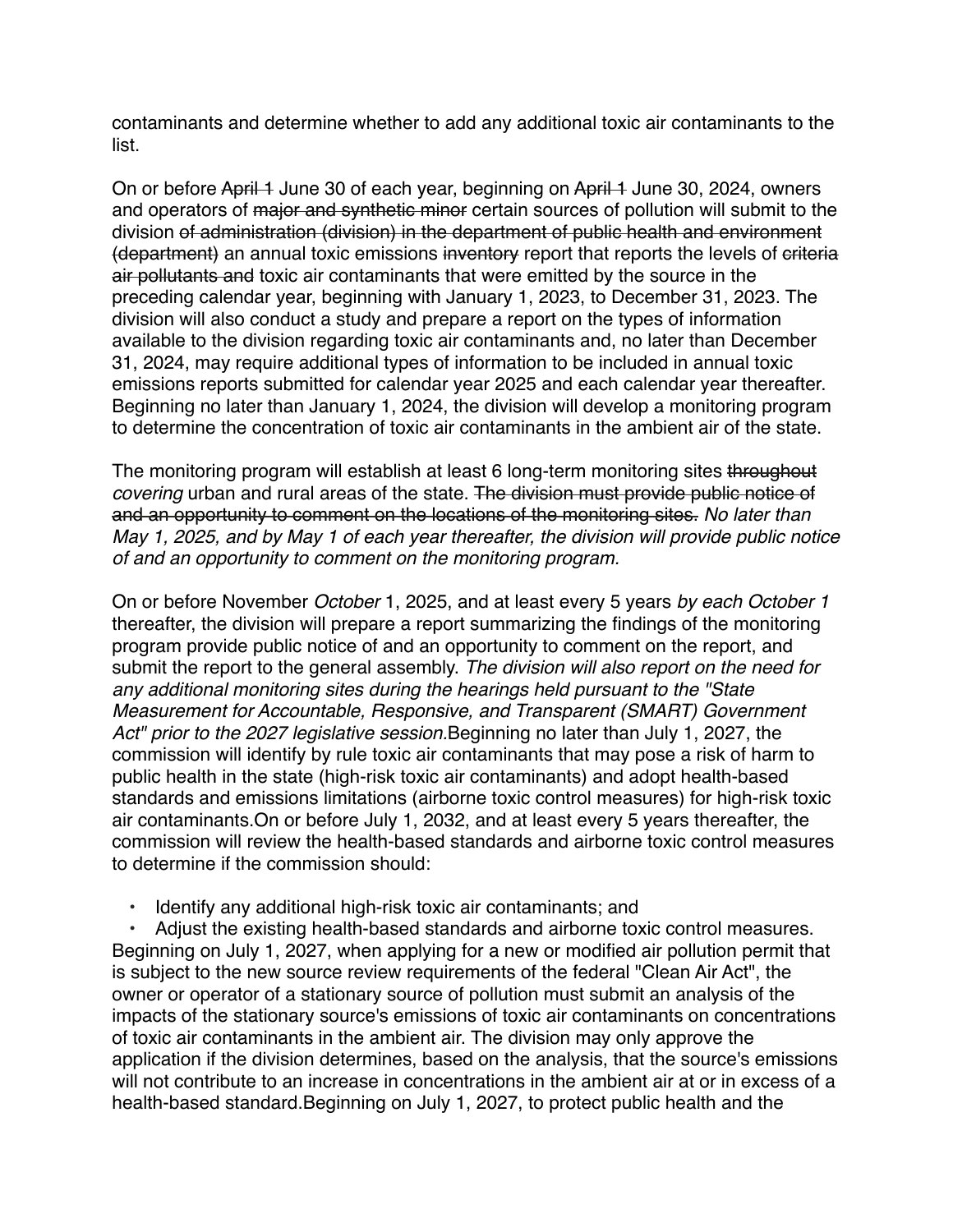environment, the division may reopen any existing air pollution permits and require the owner or operator of a stationary source of pollution to submit to the division an analysis of the impacts of the stationary source's emissions of toxic air contaminants on concentrations of toxic air contaminants in the ambient air. If the division determines, based on the analysis, that the source's emissions contribute to concentrations in the ambient air at or in excess of a health-based standard, the division may require a decrease or cessation in the applicable emissions over the shortest practicable time until the emissions no longer contribute to concentrations in the ambient air at or in excess of a health-based standard.The bill also creates the toxic air contaminant scientific advisory board (advisory board) in the department. The advisory board consists of 3 voting members appointed by the executive director of the department and a nonvoting member representing the department. Each member of the advisory board shall:

- Be professionally active or engaged in scientific research;
- Be highly qualified to evaluate health effects from exposure to toxic substances; and
- Have expertise in pathology, oncology, epidemiology, or toxicology.

The advisory board will advise the commission on identifying toxic air contaminants and high-risk toxic air contaminants, establishing and revising health-based standards for high-risk toxic air contaminants, and reviewing and revising the list of covered air toxics.No later than December 31, 2024, the commission will identify by rule up to 5 toxic air contaminants that may pose a risk of harm to public health (priority toxic air contaminants). No later than September 30, 2025, the commission will establish by rule health-based standards for any priority toxic air contaminant identified by the commission.On or before September 30, 2029, and at least once every 5 years thereafter, the commission will:

- *•* Determine whether to identify any additional priority toxic air contaminants;
- *•* Determine whether to revise existing health-based standards; and
- *•* No more than 12 months after identifying any additional priority toxic air contaminants, adopt health-based standards for those toxic air contaminants.

No later than April 30, 2026, the commission will adopt emission control regulations designed to reduce emissions of each priority toxic air contaminant. For new emission sources of priority toxic air contaminants, the commission will adopt more stringent emission control regulations.

No later than September 30, 2030, and at least once every 5 years thereafter, the commission will:

- *•* Adopt emission control regulations for any additional priority toxic air contaminants identified by the commission; and
- *•* Determine whether to revise existing emission control regulations.

No later than December 31, 2025, the division will conduct an assessment to determine the needs of the division to administer an air permitting program to regulate new, modified, and existing stationary sources that emit priority toxic air contaminants. The division will provide public notice and hold at least 2 public meetings at which members of the public have an opportunity to comment on the assessment. The division will report on the assessment during the hearings held pursuant to the "State Measurement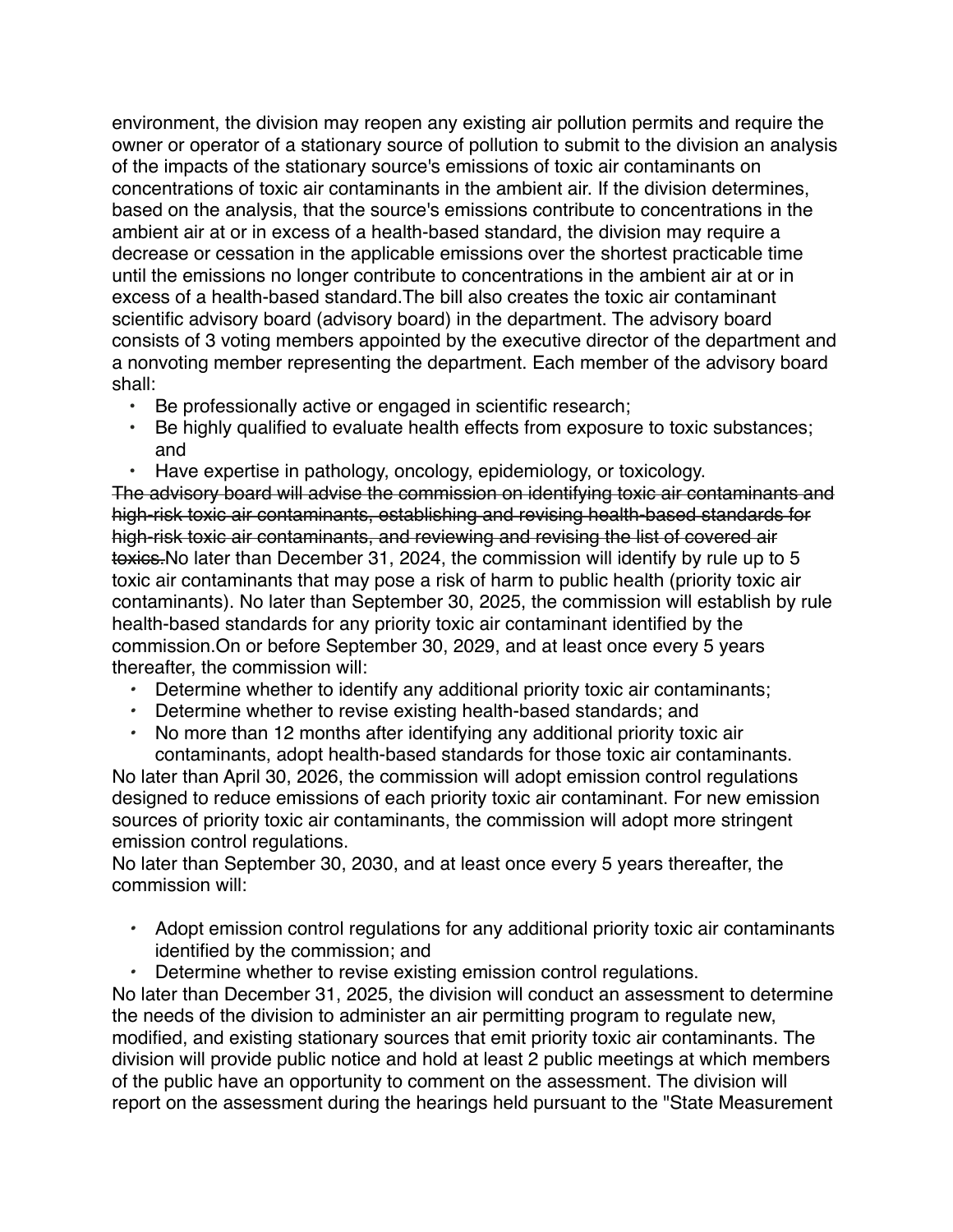for Accountable, Responsive, and Transparent (SMART) Government Act" prior to the 2026 legislative session. | ✅ SUPPORT | Passed

[HB22-1218](http://leg.colorado.gov/bills/HB22-1218) | Resource Efficiency Buildings Electric Vehicles | Concerning resource efficiency related to constructing a building for occupancy. I Sponsors: Rep A. Valdez I SUMMARY: **Section 1** of the bill relocates existing statutes that require contractors to offer certain resource efficiency options when constructing certain buildings. **Section 1** also requires commercial buildings and multifamily residences to include electric vehicle charging for at least 10% of the parking spaces *as follows:*

- If the building is 25,000 square feet or more or if the building is part of a project that is 40,000 square feet or more of floor space in more than one building, with a total of 25 or more sets of living quarters or commercial units among all the buildings:
	- *•* 10% of the parking spaces used by the occupants of the building must be EV capable, which means that the building is ready to run the wiring and install a 208 to 240 volt receptacle;
	- *•* 10% of the parking spaces used by the occupants of the building must be EV ready, which means that each parking space has a working 208 to 240 volt receptacle; and
	- *•* 5% of the parking spaces used by the occupants of the building must have EV supply equipment, which is a dedicated EV charger, installed;
- *•* If the building is multifamily housing with at least 3 units and at least 10 parking spaces, the building must have:
	- *•* In 50% of the units, a parking space used by the occupants of the building that is EV capable;
	- *•* In 20% of the units, a parking space used by the occupants of the building that is EV ready; and
	- *•* In 5% of the units, a parking space used by the occupants of the building that has EV supply equipment installed adjacent to a parking space.

These buildings must also have:

• The space in the electrical facilities to increase electric vehicle charging to 50% of the parking spaces; and

• Conduit run to increase electric vehicle charging to 50% of the parking spaces. **Section 3** requires a master electrician to follow these requirements when planning, laying out, and supervising the installation of wiring in a building. **Section 4** requires an architect to follow these requirements when planning, drafting plans for, and supervising the construction of a building. Continuing education requirements are put in place to educate master electricians and architects about these requirements.

The bill applies to the construction of a new high-occupancy building project or to the renovation of 50% or more of an existing high-occupancy building project and to:

- *•* A contract executed on or after July 1, 2023, to construct a high-occupancy building project;
- *•* The planning of or drafting for a high-occupancy building project on or after the bill's effective date; and
- *•* The laying out of or construction of a high-occupancy building project on or after the bill's effective date.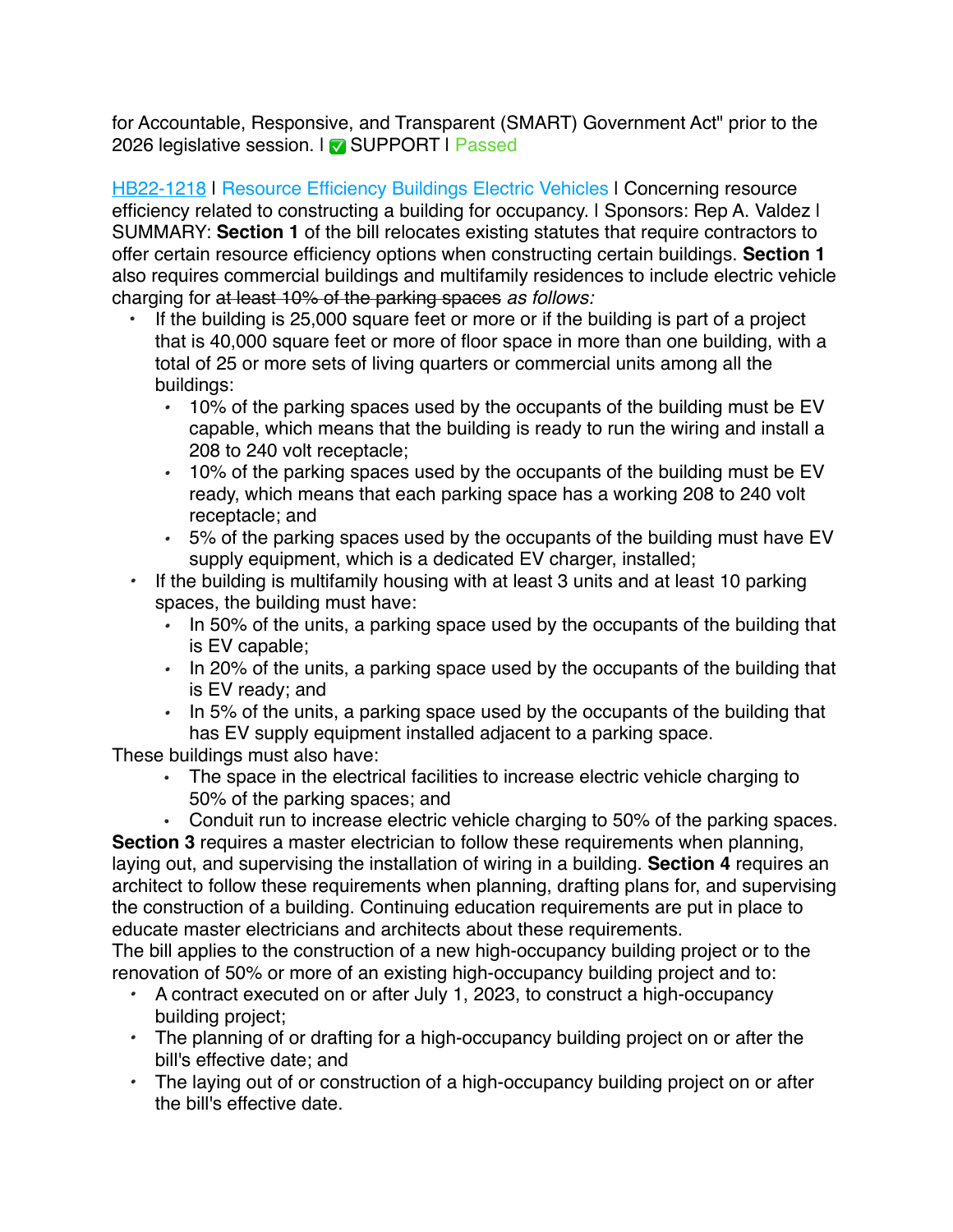In a large commercial building project that is group A, B, E, I, M, or S-2 occupancy, the number of EV supply equipment parking spaces may be reduced by up to 5 if the large commercial building project installs a space equipped with level 3 charging EV supply equipment and at least one parking space that is EV ready.**Section 3** requires the project to comply with these provisions to obtain a building permit.  $\sqrt{\phantom{a}}$  SUPPORT I *Passed*

[HB22-1138](https://leg.colorado.gov/bills/hb22-1138) | Reduce Employee Single-Occupancy Vehicle Trips | Concerning the creation of programs to reduce the number of sidle-occupancy vehicle commuter trips by improving access to alternative transportation options. | SPONSORS: Reps Gray/ Herod, Sens Winter/Hansen I For income tax years beginning on or after January 1, 2023, but before January 1, 2030, the bill creates an income tax credit (tax credit) for any employer that: Creates a clean commuting plan to implement strategies to increase the use of alternative transportation options and reduce the number of measurable vehicle miles driven by its employees. *PI'd in House Finance 9-1*

[HB22-1134](http://leg.colorado.gov/sites/default/files/documents/2022A/bills/2022a_1134_01.pdf) | Measures To Reduce Use Single-use Meal Accessories | Concerning measures to reduce the use of single-use meal accessories. | Sponsors: Rep Titone, Sen Priola (Bi-p) | Starting next year, you have to opt-in to receive single-use food serviceware/condiments (doesn't apply to napkins). Exempts a few logical spaces like self-serve/B&B etc. Also eliminates the preemption clause for local governments from last year, so they can go back to enforcing stricter laws. Effective 1/1/23. | *PI'd by sponsor in House State Affairs (not enough Aye votes)*

[SB22-051](http://leg.colorado.gov/bills/SB22-051) | Policies To Reduce Emissions From Built Environment | Sponsor: Hansen | The bill specifies that air-source and ground-source heat pump systems are household furnishings exempt from the levy and collection of property tax. The bill exempts airsource and ground-source heat pump systems from the definition of "fixtures" for property tax purposes.For income tax years beginning on or after January 1, 2023, but before January 1, 2033, any purchaser of an air-source heat pump system, groundsource heat pump system, water-source heat pump system, or variable refrigerant flow heat pump system (heat pump system) that installs a residential or commercial heat pump system or a residential or commercial heat pump water heater into real property in the state is allowed an income tax credit in an amount equal to 10% of the purchase price of the heat pump system or heat pump water heater.

For income tax years beginning on or after January 1, 2023, but before January 1, 2033, any purchaser of an energy storage system that installs the energy storage system in a residential dwelling in the state is allowed an income tax credit in an amount equal to 10% of the purchase price of the energy storage system.

For the heat pump system and heat pump water heater income tax credit and for the energy storage system income tax credit, the bill requires the purchaser to assign the income tax credit to the seller of the heat pump system, heat pump water heater, or energy storage system (seller) at the time of purchase, and the seller is required to compensate the purchaser for the full nominal value of the tax credit. The bill specifies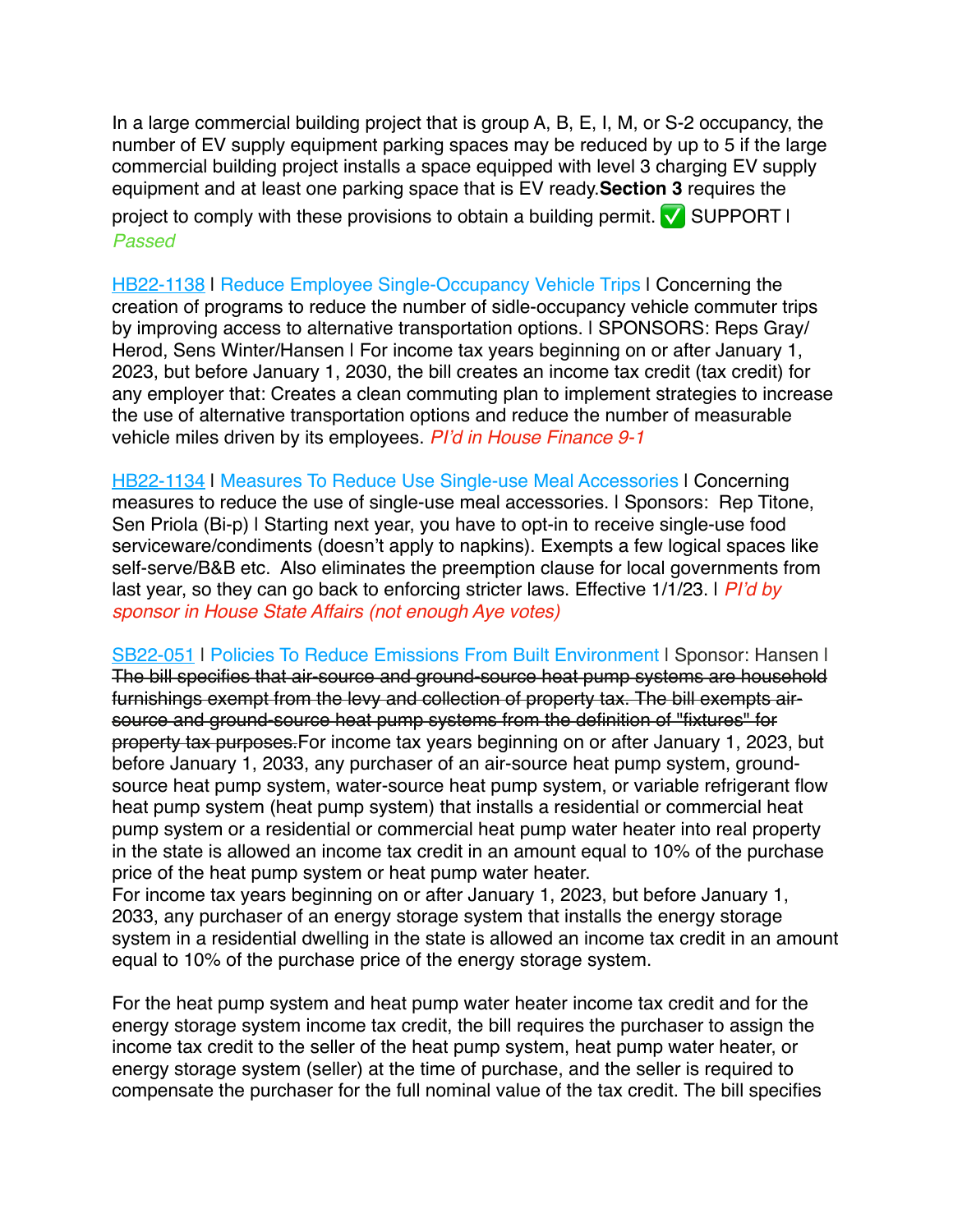the requirements of the purchaser, seller, and the department of revenue in connection with the assignment of either income tax credit.

Beginning July 1, 2024, the bill exempts from state sales and use tax all sales, storage, and use of eligible decarbonizing building materials. "Eligible decarbonizing building materials" are defined as building materials that have a maximum acceptable global warming potential as determined by the office of the state architect (office) and to be eligible for the sales and use tax exemption, such materials must be on a list of eligible materials maintained by the office. The bill allows manufacturers to submit the environmental product declaration of an eligible material to the office for the office's review. The office is required to compile a list of eligible materials and the manufacturers of those materials based on the information voluntarily submitted to the office by the manufacturers.

In addition, beginning January 1, 2023, the bill exempts from state sales and use tax all sales, storage, and use of air-source and ground-source heat pump systems or heat pump water heaters that are used in commercial or residential buildings. To be eligible for the sales and use tax exemption under certain circumstances, the purchaser of the heat pump system or heat pump water heater is required to certify that all necessary mechanical, plumbing, and electrical work performed in connection with the installation of the heat pump system or heat pump water heater will be performed by a certified contractor on a certified contractor list created pursuant to current law or by employees of a utility, subject to state licensing requirements and all applicable state and local rules, codes, and standards.Beginning January 1, 2023, the bill exempts from state sales and use tax all sales, storage, and use of energy storage systems that are used in a residential dwelling.

After January 1, 2023, an investor-owned gas utility may apply to the public utilities commission for approval to measure the amount of use for billing purposes in either fuel commodity units or for energy services provided. The public utilities commission is required to approve, deny, or modify the utility's application.

The bill specifies that a statutory town, city, or county may exempt the same items only by express inclusion of the exemption in its initial sales tax ordinance or resolution or by amendment thereto. ✅ SUPPORT | *Passed*

[SB22-082](http://leg.colorado.gov/bills/SB22-082) | Geographical Area Hazardous Air Pollution Rule | Concerning addressing the geographical areas with the greatest concentration of air pollutants that affect human health. | Sponsor: Donovan | *PI'd Health & Human Services 4-2* 

[HB22-1026](http://leg.colorado.gov/bills/HB22-1026) | Alternative Transportation Options Tax Credit | Concerning the replacement of the income tax *deduction* with an income tax *credit* of 50% for amounts spent by an employer for that purpose. I Sponsors: Reps Bird/Woog, Sens Hansen/ Liston (Bi-p) | *Passed*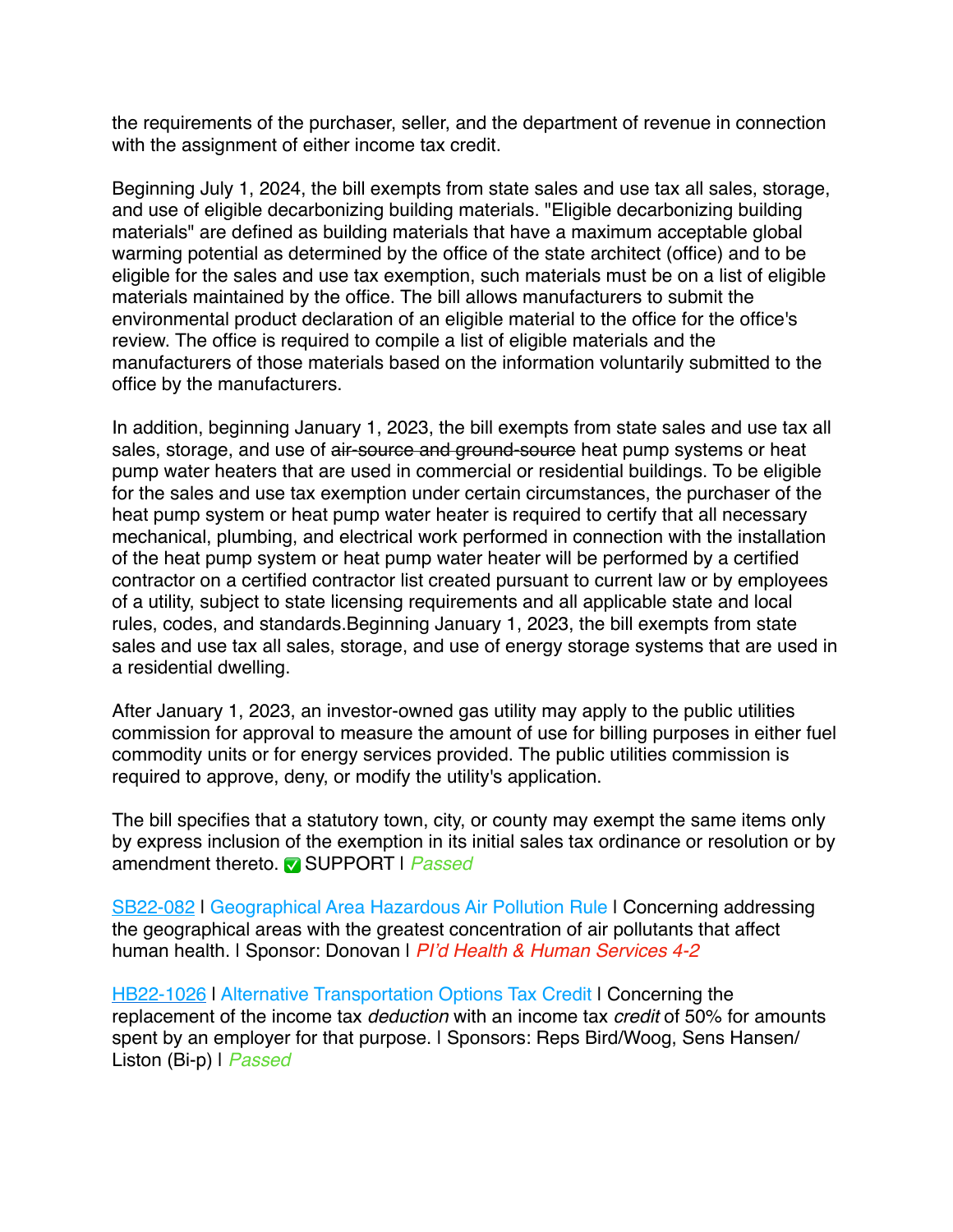## **Climate Impacts**

[SB22-206](https://leg.colorado.gov/bills/sb22-206) | Disaster Preparedness And Recovery Resources | **Section 2** creates the disaster resilience rebuilding program in the division of local government (division) in the department of local affairs. The disaster resilience rebuilding program's purpose is to provide loans and grants to homeowners, owners of residential rental property, businesses, governmental entities, and other organizations working to rebuild after a disaster emergency. The division may contract with a governmental entity, bank, eredit union, community development financial institution (CDFI), or other entity to administer the disaster resilience rebuilding program. If the division contracts with an entity other than a governmental entity or CDFI, The division is required to engage in an open and competitive process to select the entity.

The division or an administrator is required to establish policies for administering the disaster resilience rebuilding program, including application requirements, eligibility requirements for applicants, maximum assistance levels, loan terms, and any specific criteria for the allowable uses of the loans and grants. Loans and grants may be used to:

- Subsidize costs to repair or rebuild a homeowner's primary residence that are insufficiently covered by the homeowner's insurance or by federal assistance programs, including costs to rebuild to advanced fire resistance standards and to replant climate ready trees and vegetation;
- Repair or reconstruct housing stock in areas that are experiencing a shortage of available housing by housing authorities and nonprofit organizations working to repair or reconstruct housing stock, or by owners of rental housing who agree to requirements to provide affordable rent *or temporary rental assistance to displaced renters* ;
- Rebuild neighborhoods planned to resist the impacts of natural disasters;
- Provide operating capital to a business experiencing a loss or interruption of business or to pay to repair or replace damaged business property and inventory; or
- Reimburse governmental entities for costs associated with a declared disaster that are not covered by available federal assistance, including costs associated with disaster management, fee waivers for building permits, infrastructure repairs and replacement of lost revenue.

The bill creates the disaster resilience rebuilding program fund. The state treasurer is required to transfer \$15 million to the fund after the effective date of the bill. The money in the fund is continuously appropriated to the division for the rebuilding program. **Section 3** creates the sustainable rebuilding program in the Colorado energy office. The office is required to consult with the Colorado resiliency office and *collaborate with* the department of local affairs in creating the sustainable rebuilding program. The sustainable rebuilding program's purpose is to provide loans and grants to homeowners, owners of residential rental property, and businesses that are rebuilding after a wildfire or other natural disaster to cover costs associated with building high performing, energy efficient, and resilient homes and structures. The office may contract with a governmental entity, Colorado-based nonprofit green bank with history and expertise in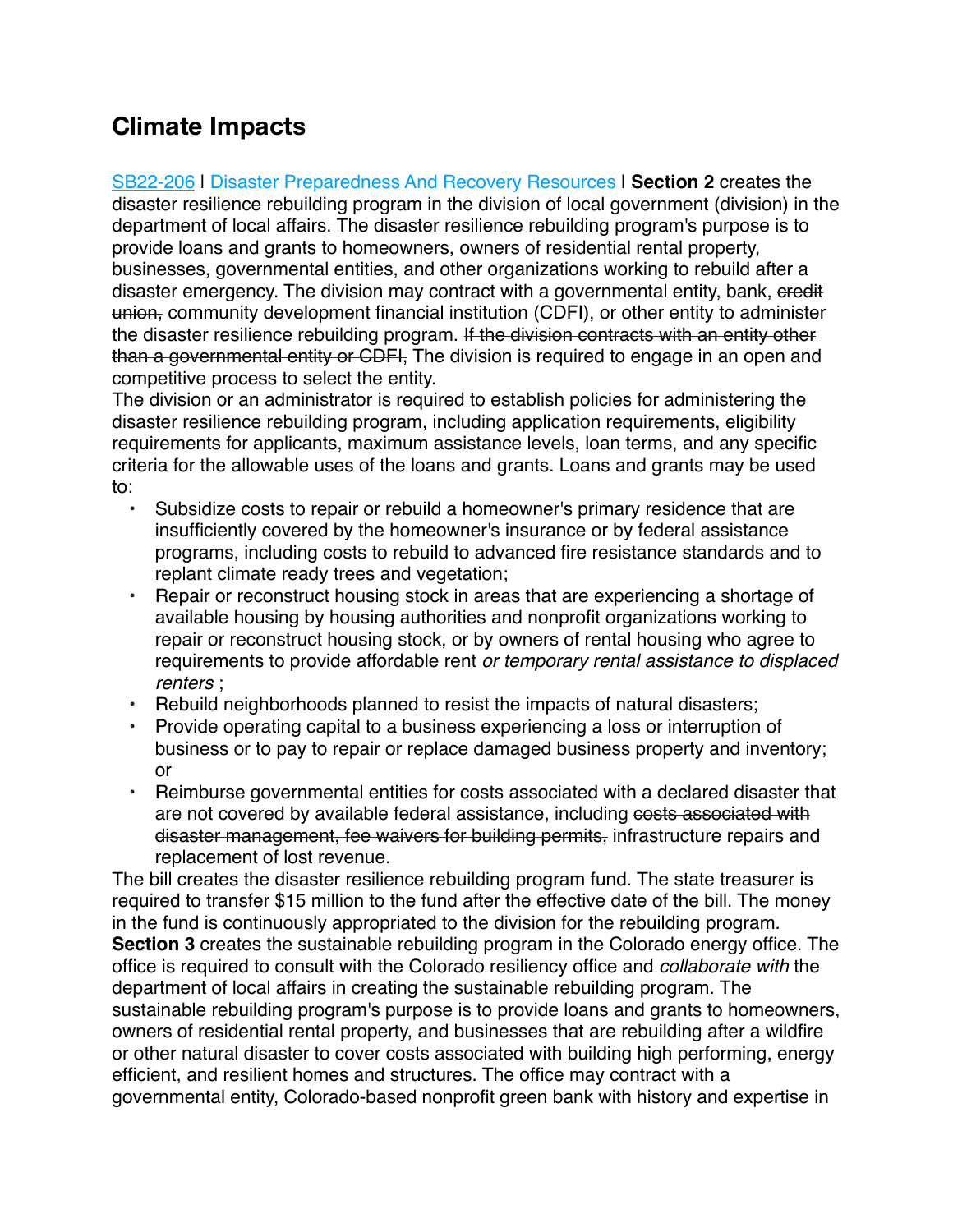providing loans and grants for energy efficiency projects and services, business nonprofit, bank, credit union, or community development financial institution to administer the sustainable rebuilding program. If the office contracts with an entity other than a governmental entity, The office is required to engage in an open and competitive process to select the entity.

The Colorado energy office or an administrator is required to establish policies for administering the sustainable rebuilding program, including application requirements, eligibility requirements for homeowners and businesses, maximum assistance levels, loan terms, and any specific criteria for the allowable uses of the loans and grants.

The loans and grants may be used to:

- Install high-efficiency heat pumps for heating space or water;
- Achieve advanced energy certifications, including from Energy Star, the Passive House Institute U.S., the United States department of energy zero energy ready homes, or other similar programs;
- Achieve net zero energy or net zero carbon buildings with the addition of renewable energy generation;
- Assist with the costs of installing battery storage and electric vehicle charging stations;
- Cover the incremental costs of building to the most recent energy standard adopted by a local jurisdiction compared to the earlier version of the jurisdiction's energy code; and
- Support other similar uses identified by the office.

The bill creates the sustainable rebuilding program fund. The state treasurer is required to transfer \$20 million to the fund after the effective date of the bill. The money in the fund is continuously appropriated to the office for the resiliency program. **Section 4** creates the office of climate preparedness in the governor's office. The office is required to coordinate disaster recovery efforts for the governor's office as well as the

development and implementation of the statewide climate preparedness roadmap (roadmap) that the office is also charged with preparing and publishing.

The office of climate preparedness may establish interagency and intergovernmental task forces and community advisory groups to inform and support the work of the office. The office may promote community engagement and information sharing and further efforts to implement the recommendations of the roadmap.

The office of climate preparedness is required to coordinate the implementation of the roadmap and may establish criteria for evaluating existing programs in all other state agencies to ensure implementation of the roadmap and its governing principles.

No later than December 1, 2023, the office of climate preparedness is required to prepare and publish and, every 3 years thereafter, update the roadmap. The roadmap must integrate and include information from all existing state plans that address climate mitigation, adaptation, resiliency, and recovery. The roadmap must build upon this previous body of work, seek to align existing plans, and identify any gaps in policy,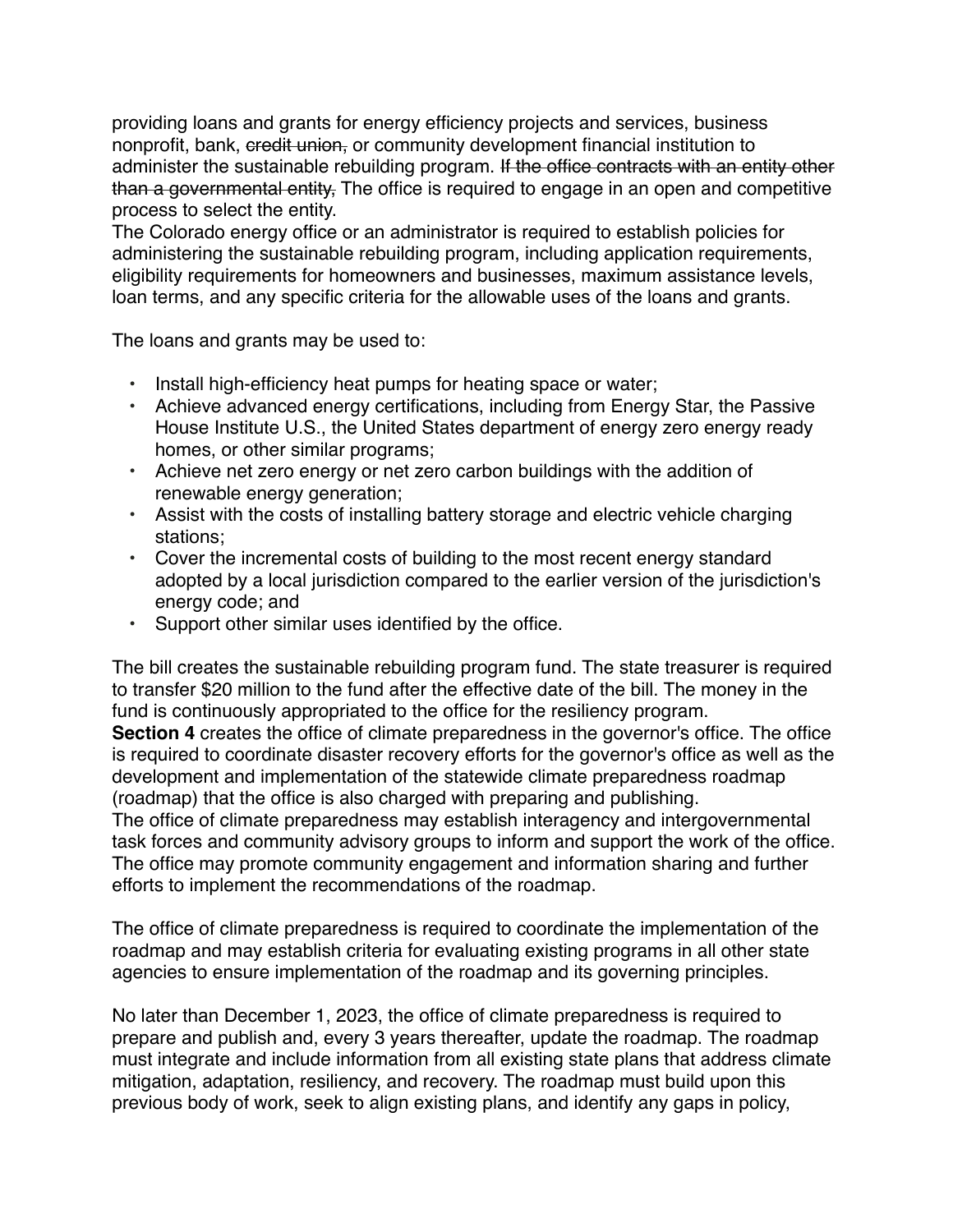planning, or resources. The roadmap must identify strategies for how the state will grow in population and continue to develop in a manner that meets certain goals specified in the bill.

In **section 5**, the commissioner of insurance (commissioner) is required to conduct a study and prepare a report on methods to address the stability, availability, and affordability of homeowner's insurance in Colorado with a focus on stabilizing the market. The commissioner may contract with a third party and is required to consult with stakeholders in completing the study. **Section 6** requires the division of fire prevention and control (DFPC) in the department of public safety to establish and maintain a statewide fire dispatch center for rapid responses to wildfires. **Section 7** authorizes the center of excellence within the DFPC to develop and implement a Colorado team awareness kit. The bill requires the transfer of \$15,500,000 from the disaster emergency fund to the Colorado firefighting air corps fund for use by the DFPC to implement the statewide fire dispatch center and the team awareness kit and for the leasing of appropriate aviation resources for wildfire suppression. I Passed

**[HB22-1394](https://leg.colorado.gov/bills/HB22-1394) | Fund Just Transition Community And Worker Supports | Concerning** funding for just transition programs to assist communities with economic transitions. I Sponsors: Reps Esgar/Roberts, Sens Winter/Donovan | Summary: The bill transfers \$15 million from the general fund, with \$5 million allocated to the just transition cash fund and \$10 million allocated to the coal transition workforce assistance program account, and directs the department of labor and employment, through the just transition office, to expend the money for specified coal community and worker supports. | *Passed*

[SB22-199](https://leg.colorado.gov/bills/SB22-199) | Native Pollinating Insects Protection Study | Concerning a study regarding the protection of native pollinating insects in the state. I Sponsors: Sens Jaquez Lewis/ Priola; Reps Kipp/Froelich | Since we can't seem to get protections for pollinators passed, this bill will require DNR (Dept of Nat Resources) to study the challenges associated with native pollinating insect decline, their associated ecosystems, and their health and resilience in the state and submit a report to the Legislature and Governor summarizing the study and recommendations. | *Passed*

[HB22-1345](https://leg.colorado.gov/bills/hb22-1345) | PFAS Consumer Protection including bans in 2024 | Concerning measures to increase protections from perfluoroalkyl and polyfluoroalkyl chemicals. | Sponsors: Reps Cutter/Bradfield (Bi-p) | **Section 1** of the bill enacts the "Perfluoroalkyl and Polyfluoroalkyl Chemicals Consumer Protection Act" to establish a regulatory scheme that collects information from product manufacturers regarding the use of perfluoroalkyl and polyfluoroalkyl chemicals (PFAS chemicals) in their products and phases out *prohibits* the sale or distribution of *certain* products that contain intentionally added PFAS chemicals *perfluoroalkyl and polyfluoroalkyl chemicals (PFAS chemicals).* Requires manufacturers of products that are sold or distributed in the state and that contain intentionally added PFAS chemicals to provide written notification (notification) to the executive director (executive director) of the Colorado department of public health and environment (department) that provides: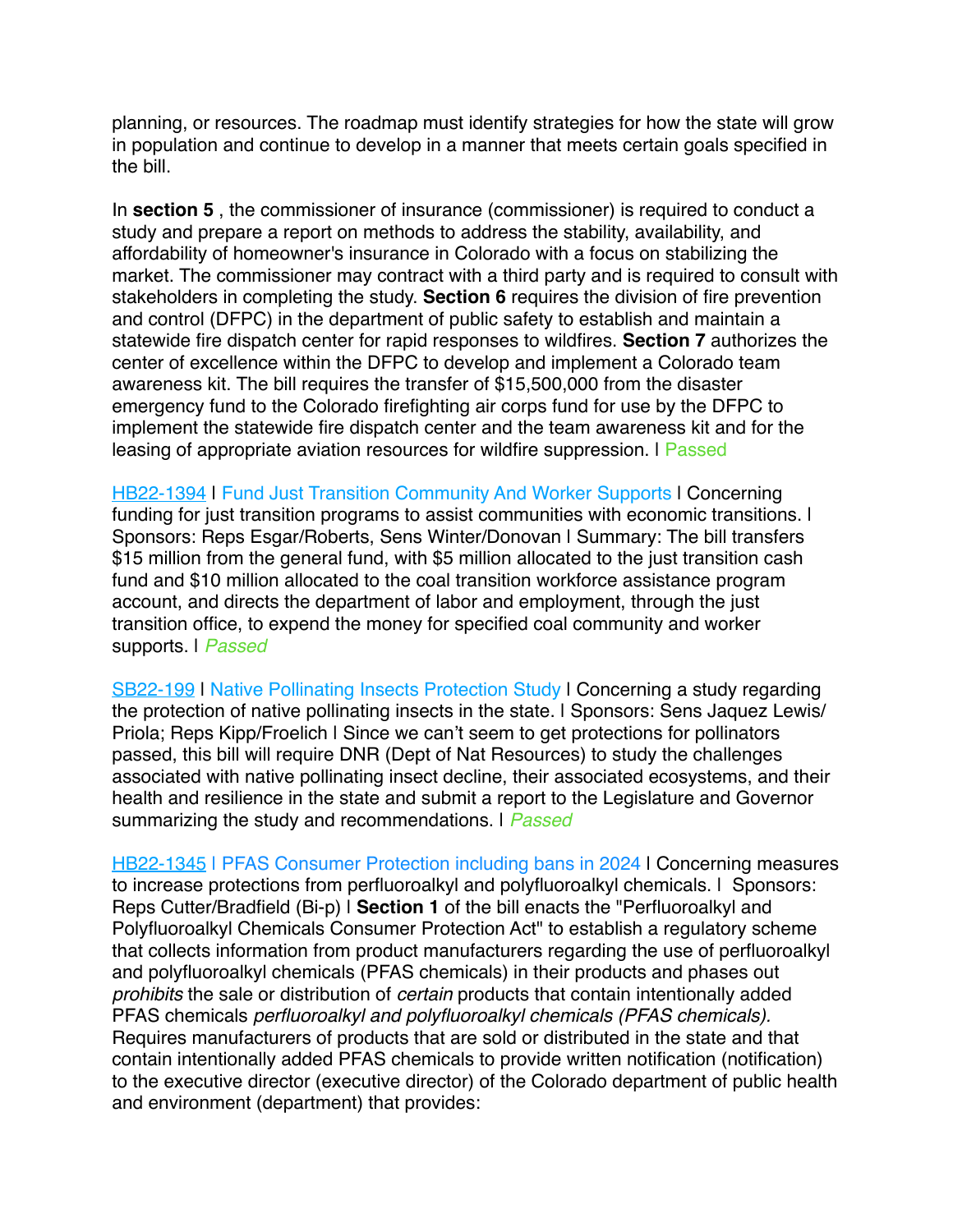- The trade name of the product;
- A description of the purpose that PFAS chemicals serve in the product;
- Contact information for the manufacturer; and
- Any additional information required by the executive director.

For manufacturers that were already selling or distributing a product containing intentionally added PFAS chemicals in the state before January 1, 2025, the notification must be made no later than 30 days before January 1, 2025. For manufacturers that begin to sell or distribute a product containing intentionally added PFAS chemicals in the state on or after January 1, 2025, the notification must be made at least 30 days after the manufacturer begins selling or distributing the product in the state.No later than 30 days after the executive director receives a notification, the executive director shall publish the trade name of the product and manufacturer name on the department's website. A manufacturer submitting the notification to the executive director must pay a fee established by the executive director. The fee will be credited to the perfluoroalkyl and polyfluoroalkyl substances cash fund (fund).

On and after January 1, 2024, a person shall not sell or distribute in the state any products in the following product categories if the products contain intentionally added PFAS chemicals:

- Carpets or rugs;
- Cookware;
- Cosmetics;
- Fabric treatments;
- Food packaging;
- Juvenile products;
- Oil and gas products;
- Textile furnishings; and
- Upholstered furniture.

No later than January 1, 2025, the executive director will identify by rule a list of priority products and priority product categories. No later than December 31, 2027, the executive director will promulgate rules prohibiting the sale or distribution of said priority products or priority product categories that contain intentionally added PFAS chemicals and that have not been exempted by the executive director.No later than January 1, 2028, the executive director will identify by rule another list of priority products or priority product categories. No later than December 31, 2030, the executive director will promulgate rules prohibiting the sale or distribution of said priority products or priority product categories that contain intentionally added PFAS chemicals and that have not been exempted by the executive director.A manufacturer or consumer that applies for an exemption for a priority product or priority product category identified by the executive director must pay a fee established by the executive director. The fee will be credited to the fund.*On and after January 1, 2024, a manufacturer of cookware sold in the state that contains intentionally added PFAS chemicals in the handle of the product or in any product surface that comes into contact with food, foodstuffs, or beverages is required to:*

*•* List the presence of PFAS chemicals on the product label of the cookware; and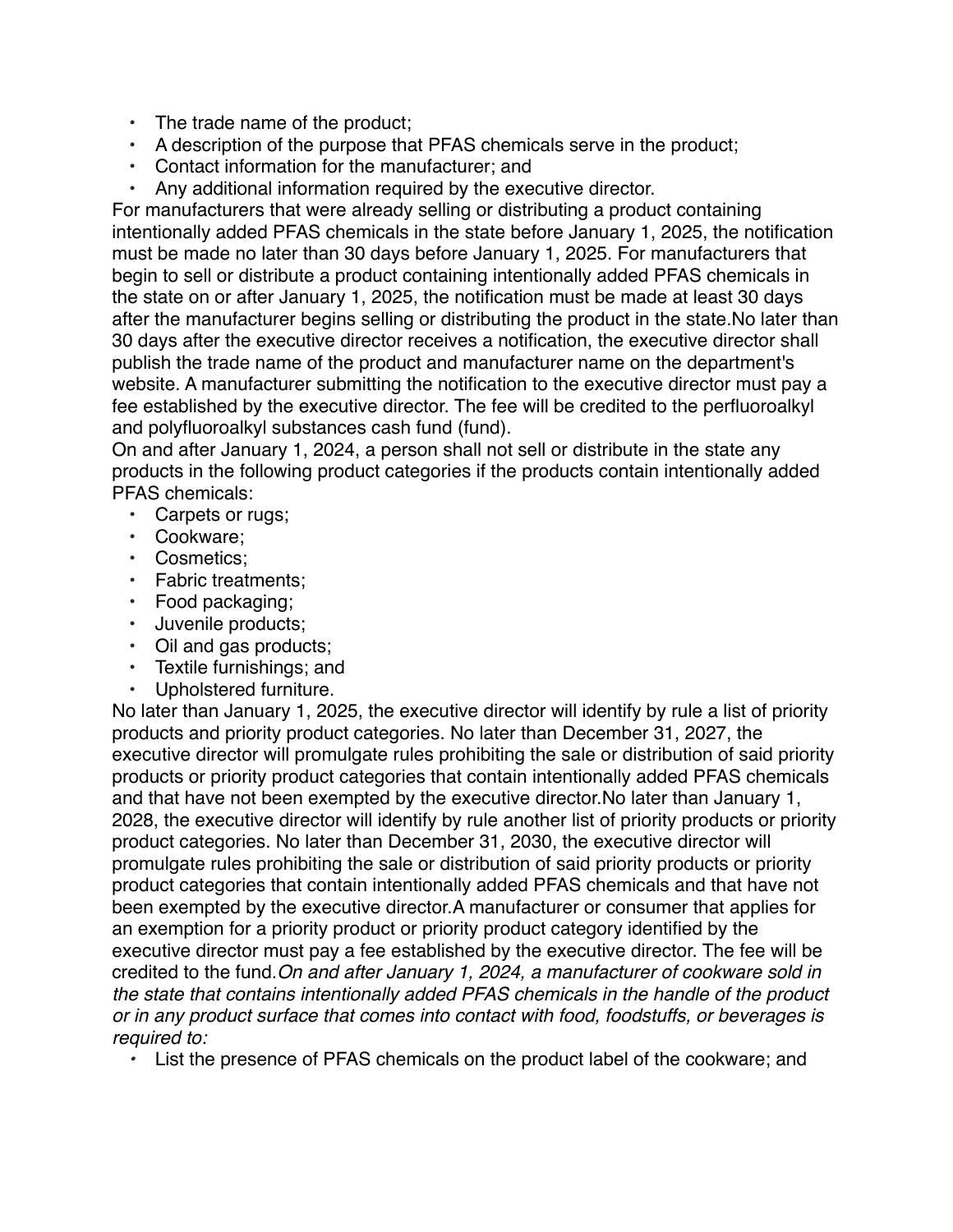*•* Include a statement on the product label of the cookware that directs the consumer to a website with information about why PFAS chemicals were intentionally added to the product.

On and after January 1, 2024, a manufacturer of cookware is prohibited from making a statement that the cookware is free of PFAS chemicals unless no individual PFAS chemical is intentionally added to the cookware.**Section 2** includes products that do not contain intentionally added PFAS chemicals in the definition of "environmentally preferable products" for the purposes of state agency procurement.

The bill also:

- *•* Defines certain terminology ( **section 3** );
- *•* As of January 1, 2024, repeals the exemption for gasoline distribution facilities, refineries, and chemical plants from the restriction (sales restriction) on the sale of class B firefighting foam (firefighting foam) that contains PFAS chemicals ( **section 4** );
- *•* As of January 1, 2024, allows the executive director to grant a temporary exemption from the sales restriction for the purchase of firefighting foam that is used to extinguish class B fires at a facility that engages in the wholesale distribution of crude petroleum ( **section 4** );
- *•* Requires a person that uses firefighting foam to prohibit a release of the firefighting foam into the environment, fully contain the firefighting foam during its use, safely store the firefighting foam, and report certain information to the water quality spills hotline within 24 hours if there is a release of the firefighting foam into the environment ( **section 5** *4* );
- *•* Requires a person that uses firefighting foam to report its use to the water quality spills hotline within 24 hours after the use ( **section 5** *4* ); and
- *•* Authorizes the attorney general to enforce laws regulating firefighting foams that contain PFAS chemicals ( **section 6** *5* ); *and*
- *•* Extends the date that the restriction on the use of firefighting foam that contains intentionally added PFAS chemicals at certain airports goes into effect **(section 6).**



[HB22-1348](https://leg.colorado.gov/bills/HB22-1348) | Oversight of Chemicals Used in Fracking | Concerning enhanced oversight of the chemicals used in oil and gas production. | Sponsors: Reps Froelich/Caraveo, Sen Winter I The bill establishes a regulatory scheme that requires disclosure of certain chemical information for products used in downhole oil and gas operations (chemical disclosure information). On or before July 31, 2023, the oil and gas conservation commission (commission) is required to utilize or develop a chemical disclosure website to collect and share certain chemical disclosure information to the public (chemical disclosure website).

On and after July 31, 2023, a manufacturer that sells or distributes a chemical product operators, service providers, and direct vendors that provide chemical products directly to an operator or service provider at a well site (discloser) for use in underground oil and gas operations (downhole operations) in the state must disclose to the commission: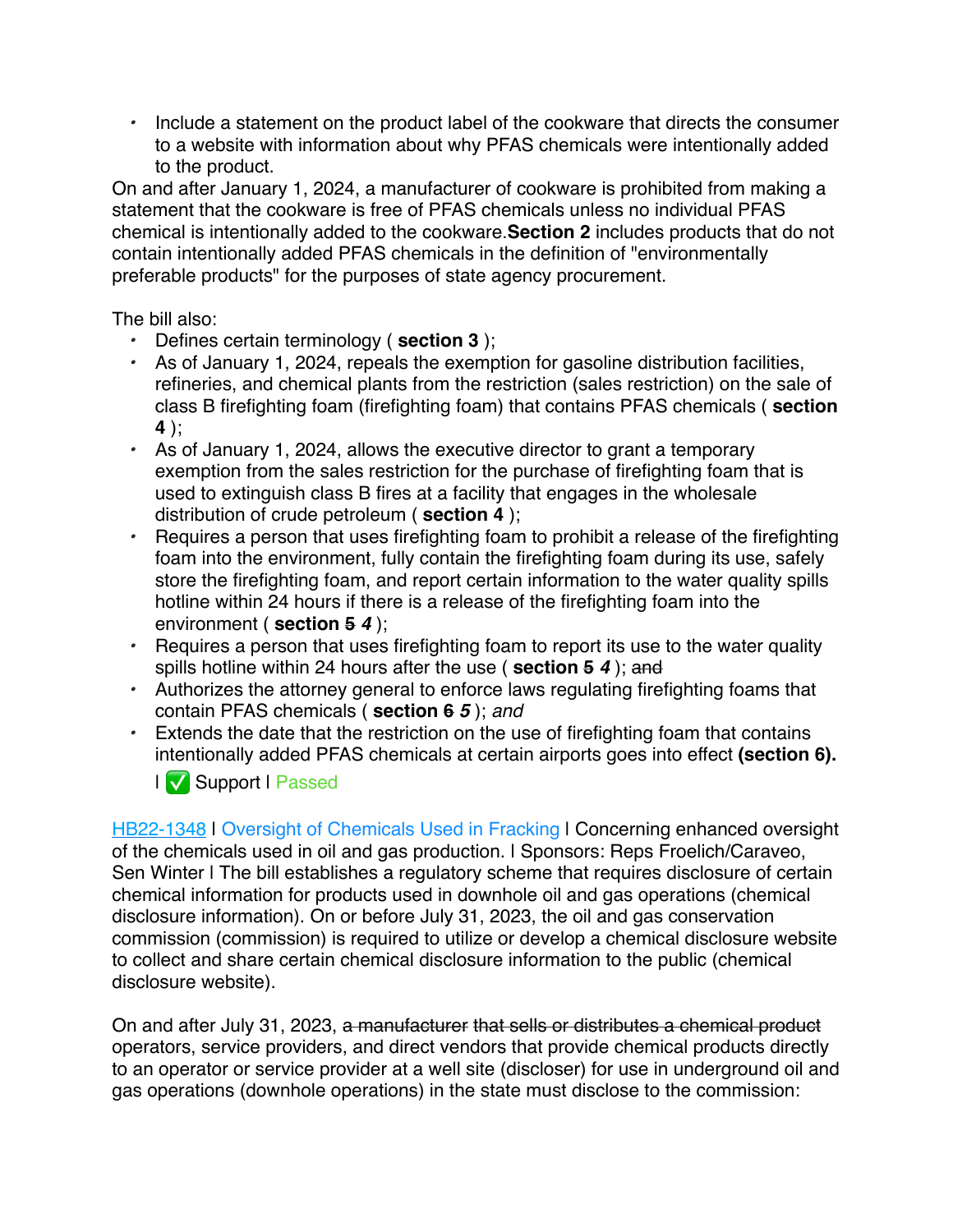- The trade name of the chemical product;
- A list of the names of each chemical used in the chemical product;
- The estimated amount of each chemical used in the chemical product; and
- A description of the intended purpose of the chemical used in the chemical product.

The manufacturer *discloser* must also provide the commission with a declaration that the chemical product contains no intentionally added perfluoroalkyl or polyfluoroalkyl chemicals.

For manufacturers disclosers that were already selling or distributing a chemical product for use in downhole operations in the state before July 31, 2023, the disclosure and declaration must be made at least 30 days before July 31, 2023. For manufacturers disclosers that begin to sell or distribute a chemical product for use in downhole operations in the state on or after July 31, 2023, the disclosure and declaration must be made at least 30 days before the manufacturer discloser begins selling or distributing the chemical product.If a manufacturer does not provide the disclosure information for a chemical product that it sells or distributes for use in downhole operations in the state to the discloser upon the request of the discloser, the manufacturer must provide the commission with a trade secret form of entitlement for the chemical product. If, after making a request to the manufacturer, the discloser is unable to disclose the disclosure information, the discloser shall disclose to the commission:

- *•* The name of the chemical product's manufacturer;
- *•* The chemical product's trade name;
- *•* The amount or weight of the chemical product; and
- *•* A safety data sheet for the chemical product.

On and after July 31, 2023, an operator of downhole operations using a chemical product must disclose to the commission:

- The date of commencement of downhole operations;
- The county of the well site where downhole operations are being conducted;
- The numerical identifier assigned by the American Petroleum Institute *US well number assigned* to the well where downhole operations are being conducted; and
- The trade names and quantities of any chemical products the operator plans to use *used* in downhole operations.

The operator must also provide the commission with a declaration that the chemical product contains no intentionally added perfluoroalkyl or polyfluoroalkyl chemicals.

For downhole operations that commenced before July 31, 2023, and that will be ongoing on July 31, 2023, the disclosure and declaration must be made at least 75 days before *within 120 days after* July 31, 2023. For downhole operations that commence on or after July 31, 2023, the disclosure and declaration must be made at least 75 days before *within 120 days after the* commencement of downhole operations.

The commission will use the chemical disclosure information to create a chemical disclosure list for each well site, which will include:

• An alphabetical list of names of chemicals that will be used in downhole operations at the well site; and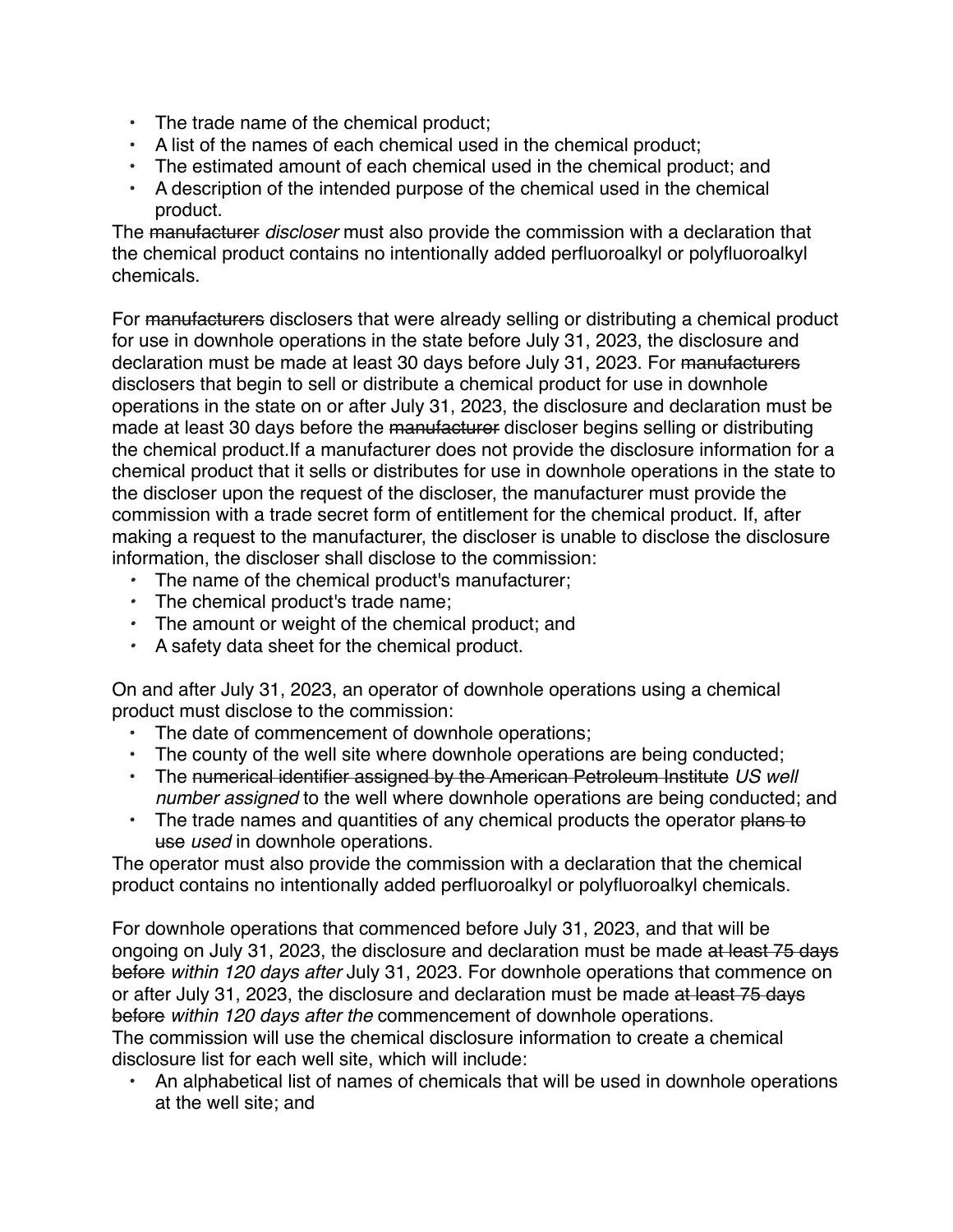• The total estimated amount of each chemical that will be used at the well site. The commission will post each chemical disclosure list on the chemical disclosure website. The commission shall provide the chemical disclosure list to the applicable operator within 7 days after the operator's disclosures.

Prior to the commencement of downhole operations, the operator is required to disclose the chemical disclosure list to communities near where downhole operations will be conducted, local public water administrators, and, if there is a high-priority habitat near where downhole operations are being conducted, the division of parks and wildlife. For downhole operations that commenced before July 31, 2023, and that will be ongoing on July 31, 2023, the disclosure of the chemical disclosure list by the operator to these entities must be made at least 60 days before July 31, 2023. For downhole operations that commence on or after July 31, 2023, the disclosure of the chemical disclosure list by the operator to these entities must be made at least 60 days before commencement of downhole operations *The disclosure of the chemical disclosure list to these entities must be made within 30 days after the operator's receipt of the chemical disclosure list from the commission.*

If a manufacturer believes that any information that will be included on a chemical disclosure list is a trade secret, the manufacturer must file a trade secret claim with the commission. If the commission determines that the information covered by the trade secret claim constitutes a trade secret, the commission shall not include the information in any applicable chemical disclosure list.

On or before July 31, 2023, the commission must promulgate rules that set standards for the disclosure of the chemical disclosure information to:

- An officer or employee of the United States, the state, or a local government in connection with the officer's or employee's official duties;
- Contractors of the United States, the state, or a local government if the commission determines that the disclosure is necessary for performance of a contract or the protection of public health and safety;
- A health-care professional in connection with an emergency or with diagnosing or treating a patient; and
- In order to protect public safety, a person who is employed in public health or a scientist or researcher employed by an institution of higher education.

No later than February 1, 2025, and no later than February 1 each year thereafter, the commission shall submit and present an annual report to the general assembly based on the chemical disclosure information. | ✅ SUPPORT | *Passed*

[SB22-158](https://leg.colorado.gov/bills/sb22-158) | Species Conservation Trust Fund Projects | Concerning support for species conservation trust fund projects, and, in connection therewith, making an appropriation. | Sponsor: Sen Donovan | Summary: The bill appropriates \$6 million from the species conservation trust fund for programs submitted by the executive director of the department of natural resources that are designed to conserve native species | *Passed*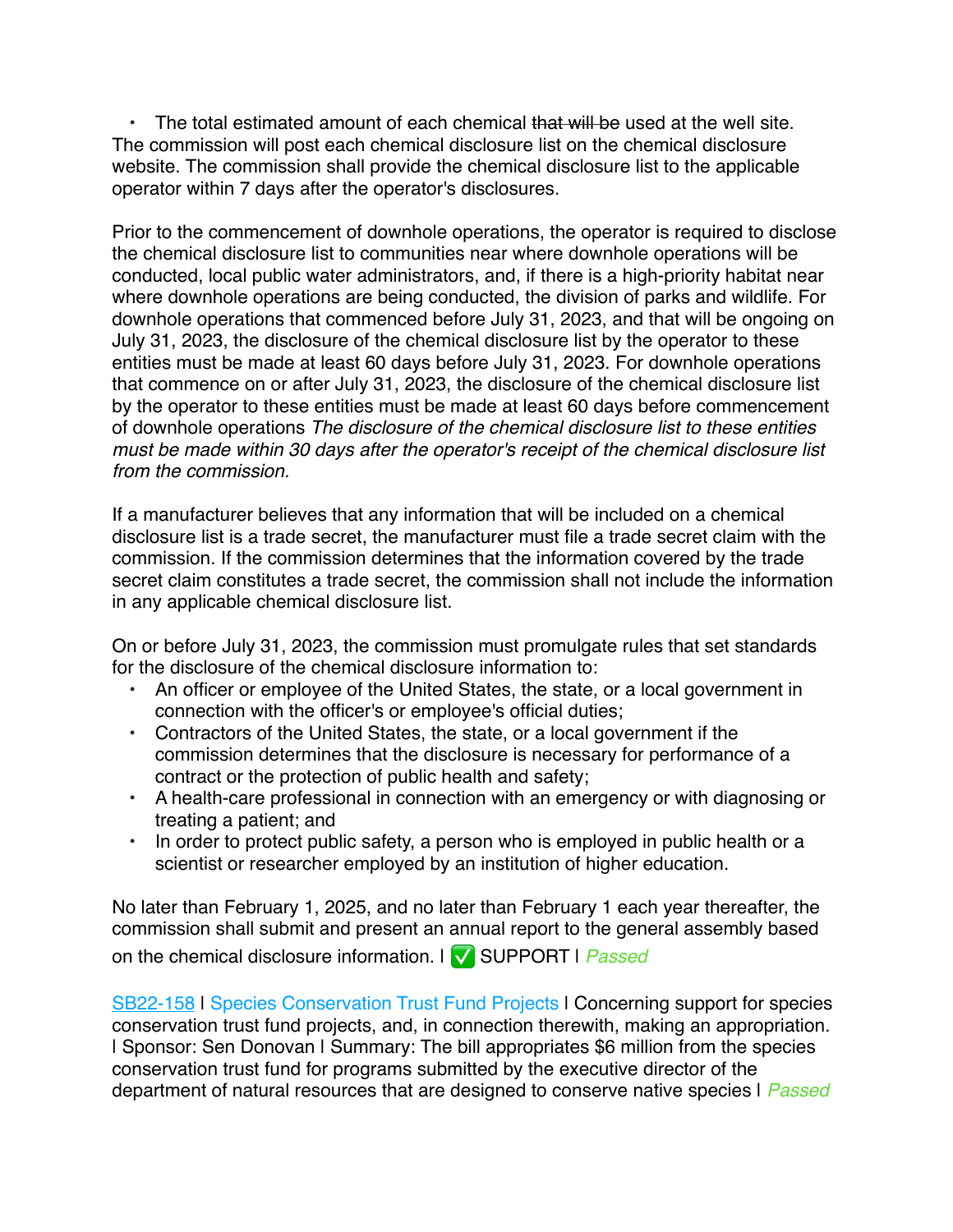[HB22-1166](https://leg.colorado.gov/bills/hb22-1166) I Incentives Promote Colorado Timber Industry I Concerning the adoption of incentives to promote the timber industry in Colorado, and, in connection therewith, creating an internship program in the Colorado state forest service, extending an existing sales and use tax exemption to cover the sales, storage, and use of wood harvested in Colorado, and creating a state income tax credit for the purchase of qualifying items used in timber production. Creating an internship program is all well and good, but we don't need to pay 50% of their salary, and we most definitely shouldn't be giving them tax CREDIT of 20% for purchasing mechanized equipment! | Failed on the floor due to hostile amendments

[HB22-1159](http://leg.colorado.gov/bills/hb22-1159) | Waste Diversion And Circular Economy Development Center | Concerning waste diversion, and, in connection therewith, creating the circular economy development center in the department of public health and environment, establishing the costs of operating the center as a permissible use of money from the front range waste diversion cash fund and the recycling resources economic opportunity fund, and extending and removing certain repeal dates associated with existing statutory waste diversion efforts. | Sponsors: Rep Cutter, Sen Priola (Bi-p) | *Passed*

[SB22-131](http://leg.colorado.gov/bills/SB22-131) | Protect Health Of Pollinators And People | Concerning measures to improve pollinator habitats for the protection of the environment. | Sponsors: Sens Jaquez Lewis/Priola, Reps Kipp/Froelich (Bi-p) | The bill implements a number of measures to protect pollinators and people. It restricts the use of pesticides on the grounds of a school, preschool program, child care center, or children's resident camp, studies how to address pollinator decline and increase pollinator health in the state. It creates a pilot grant program in the department of agriculture to provide financial grants to agricultural producers to test the use of non-coated seed-applied systemic insecticide on their crops, and requires rules designating as restricted-use certain pesticides that contain an active ingredient belonging to the neonicotinoid class of insecticides or the sulfoxomine class of insecticides, but allowing the use of such pesticides in pet care, personal care, wood preservatives, and indoor pest-control products and products used on golf courses. The commissioner's rules will not affect the use of the restricted-use pesticides for agricultural purposes, but will authorize local governments to regulate pesticide use and remove certain preemptions regarding local government regulation of pesticide use. | *PI'd Senate Ag/Nat Res 6-1*

[HB22-1225](http://leg.colorado.gov/bills/HB22-1225) | Sunset Continue Colorado Resiliency Office | Sponsors: Reps Hooton/Will (Bi-p) | Extends the Colorado resiliency office in the department of local affairs until 2036, and, in connection therewith, implementing recommendations contained in the 2021 sunset report by the department of regulatory agencies. | *Passed*

**[HB22-1193](http://leg.colorado.gov/bills/HB22-1193) | Fund Just Transition Coal Workforce Programs | Concerning adjustments** to expenditures from funds dedicated to assisting those impacted by the transition to a clean energy economy, and, in connection therewith, making an appropriation. | Sponsors: Reps Herod/McCluskie, Sens Hansen/Rankin (Bi-p) | The bill directs the state treasurer to transfer \$2 million from the coal transition workforce assistance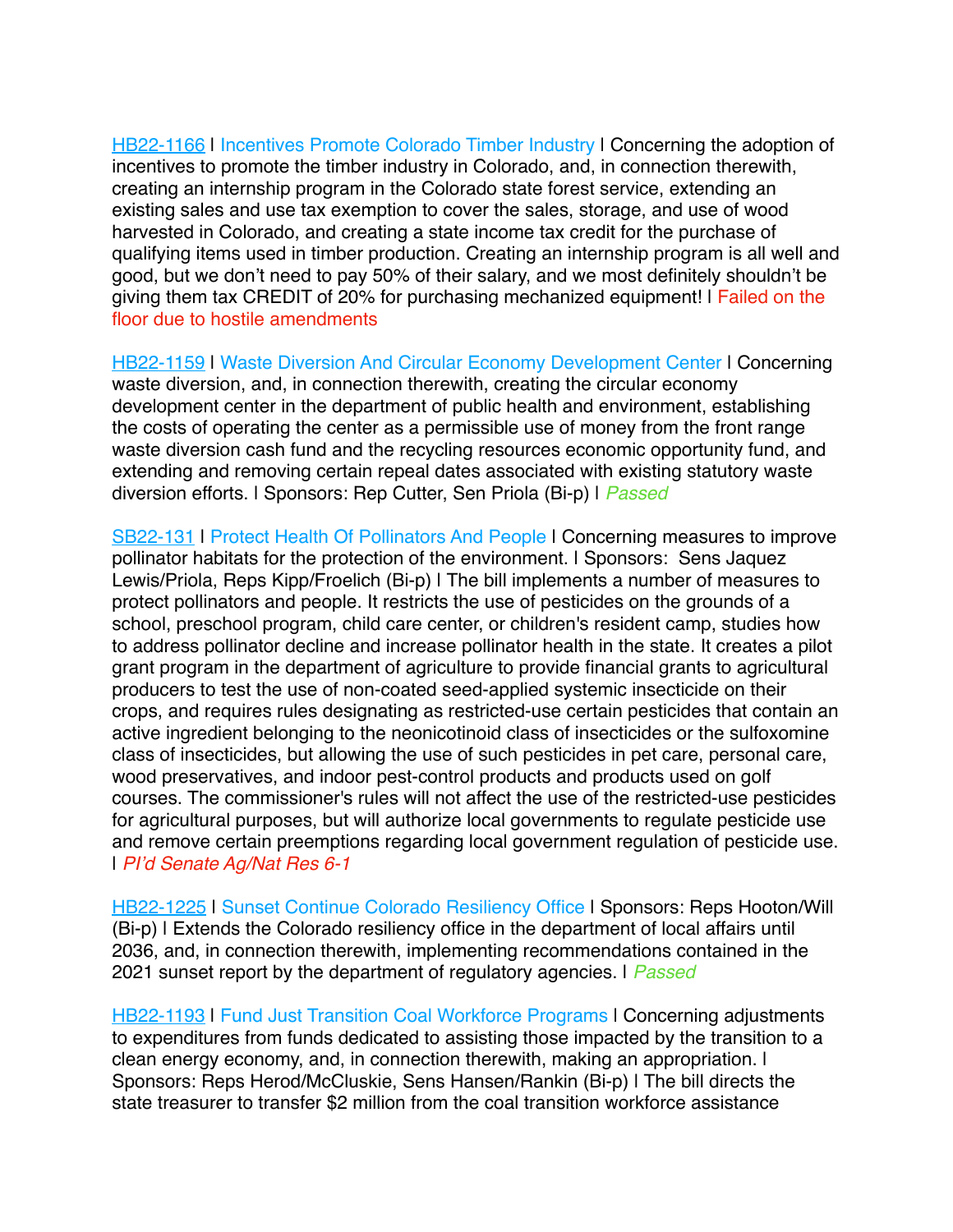program account (account) to the just transition cash fund (fund), and \$150K to School of Mines to expand the Carbon Ore, Rare Earth, and Critical Minerals Initiative for U.S. Basins (CORE-CM initiative). | *Passed*

[SB22-090](http://leg.colorado.gov/bills/SB22-090) | Severe Weather Notifications To Utility Customers | Concerning a requirement that energy utilities notify their customers of certain severe weather events. I Sen Story, Rep Hooton I The bill requires an electric or gas utility to determine if a forecasted severe weather event (event) warrants notification to its customers located in the path of the event. If the utility determines notification is warranted, the utility shall send notification to its customers to inform customers of the event, provide specific suggestions for how to conserve energy, alert customers to the potential electricity or fuel price increase resulting from the event, and provide customer service contact information for the utility. A utility shall send notification to customers by 2 or more types of immediate communication, including text messages or alerts, e-mails, or telephone calls. Additionally, the utility may issue a public service announcement on one or more television or radio stations. | *Failed Senate T&E*

**[HB22-1007](http://leg.colorado.gov/bills/HB22-1007) | Assistance Landowner Wildfire Mitigation | Concerning wildfire mitigation** assistance for landowners. Sponsors: Reps D Valdez/Lynch, Sens Simpson/Lee (Bi-p) | **Wildfire Matters Review Committee. Section 1** of the bill establishes the wildfire mitigation resources and best practices grant program (grant program) within the Colorado state forest service (forest service). To be eligible to receive a grant, a recipient must be an agency of local government, a county, municipality, special district, a tribal agency or program, or a nonprofit organization.

The forest service is tasked with reviewing grant applications. Grants must be awarded to applicants proposing to conduct outreach among landowners in high wildfire hazard areas and the forest service must consider the potential impact of the applicants' proposed outreach when awarding grants.

The forest service must report to the wildfire matters review committee on the grant program.

*Commencing no later than the 2023-2024 state fiscal year, the bill requires the general assembly to annually appropriate money from the general fund to the healthy forests and vibrant communities fund to implement the grant program* .**Section 2** repeals *extends* the existing income tax deduction created to offset the landowner's costs incurred in performing wildfire mitigation measures, for the 2023 and subsequent income tax years, *currently set to expire with the 2024 income tax year, through the 2025 income tax year* .**Section 3** creates a state income tax credit to reimburse a landowner for the costs incurred in performing wildfire mitigation measures on the landowner's property. Specifically, a landowner with a federal taxable income at or below \$120,000 for the income tax year commencing on or after January 1, 2023, *but prior to the 2026 income tax year* , as adjusted for inflation and rounded to the nearest hundred dollar amount for each income tax year thereafter, is allowed a state income tax credit in an amount equal to 25% of up to \$2,500 in costs for wildfire mitigation measures. The maximum total credit in a taxable year is \$625.. | *Passed*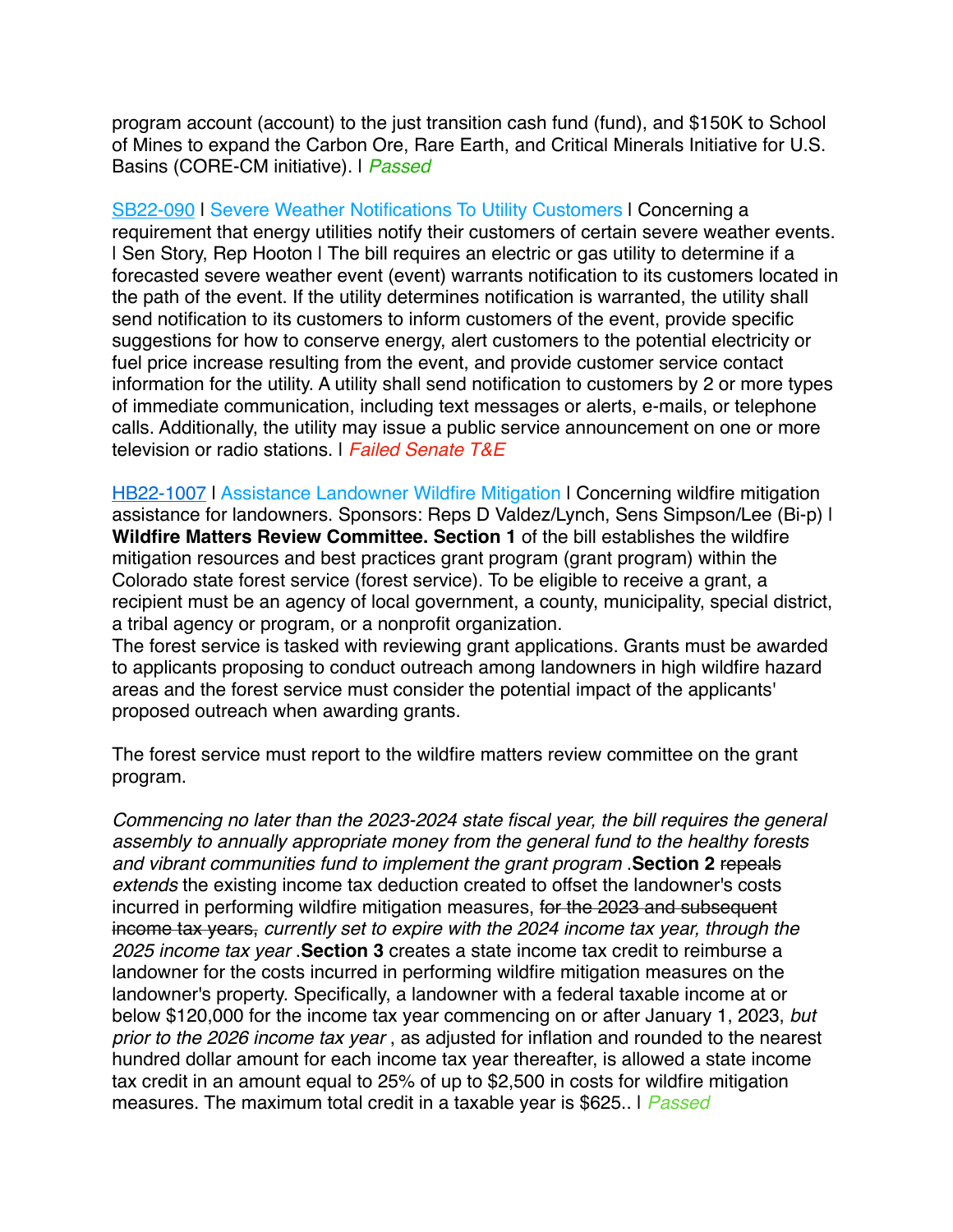**[HB22-1011](http://leg.colorado.gov/bills/HB22-1011) | Wildfire Mitigation Incentives For Local Governments | Concerning the** establishment of a state grant program that provides funding to local governments that dedicate resources for wildfire mitigation purposes. | Sponsors: Reps Cutter/Snyder, Sens Story/Lee | SUMMARY: **Wildfire Matters Review Committee.** The bill establishes the wildfire mitigation incentives for local government grant program (grant program) in the Colorado state forest service (forest service). The grant program is established to provide state funding assistance in the form of grant awards to local governments to *either* match revenue raised by such governments from a dedicated revenue source that is *or to expand existing programs administered by the local government on a longterm basis, which efforts are* intended to be used for forest management or wildfire mitigation efforts at the local level. Such wildfire mitigation efforts include, without limitation, projects that promote fuel breaks, forest thinning, a reduction in the amount or extent of fuels contributing to wildfires, outreach and education efforts directed at property owners and other members of the public, and any other means of forest management or wildfire mitigation as determined appropriate for funding by the forest service.

The grant program is administered by the forest service.

On or before March 1, 2023, the forest service is required to adopt polices, procedures, and guidelines for the grant program that include, without limitation:

- Procedures and timelines by which an eligible recipient may apply for a grant;
- Criteria for determining grant eligibility and grant amounts; and
- Reporting requirements for grant recipients.

Any funding awarded under the grant program must match either revenues raised by the local government from a dedicated revenue source that is or supplement existing programs administered by the local government on a long-term basis, which efforts are intended to be used for forest management or wildfire mitigation efforts at the local level in accordance with policies, procedures, and guidelines developed by the forest service.A local government is eligible for funding under the grant program even in the absence of a dedicated revenue source if the local government has created and administers an existing program, project, or funding mechanism that creates long-term funding at the local level for wildfire mitigation or forest health or has created and administers other creative and innovative approaches for promoting wildfire mitigation and forest health.

In allocating funding under the grant program, preference will be given to certain eligible recipients based on prioritization factors enumerated in the bill.

Eligible recipients may apply for funding from the grant program, and the recipient's application for funding may be approved by the forest service, before the local government has created a dedicated revenue source that forms the basis for the match if the electors of the local government approve a ballot issue creating the revenue source at an election that takes place in the same calendar year in which the funding is awarded.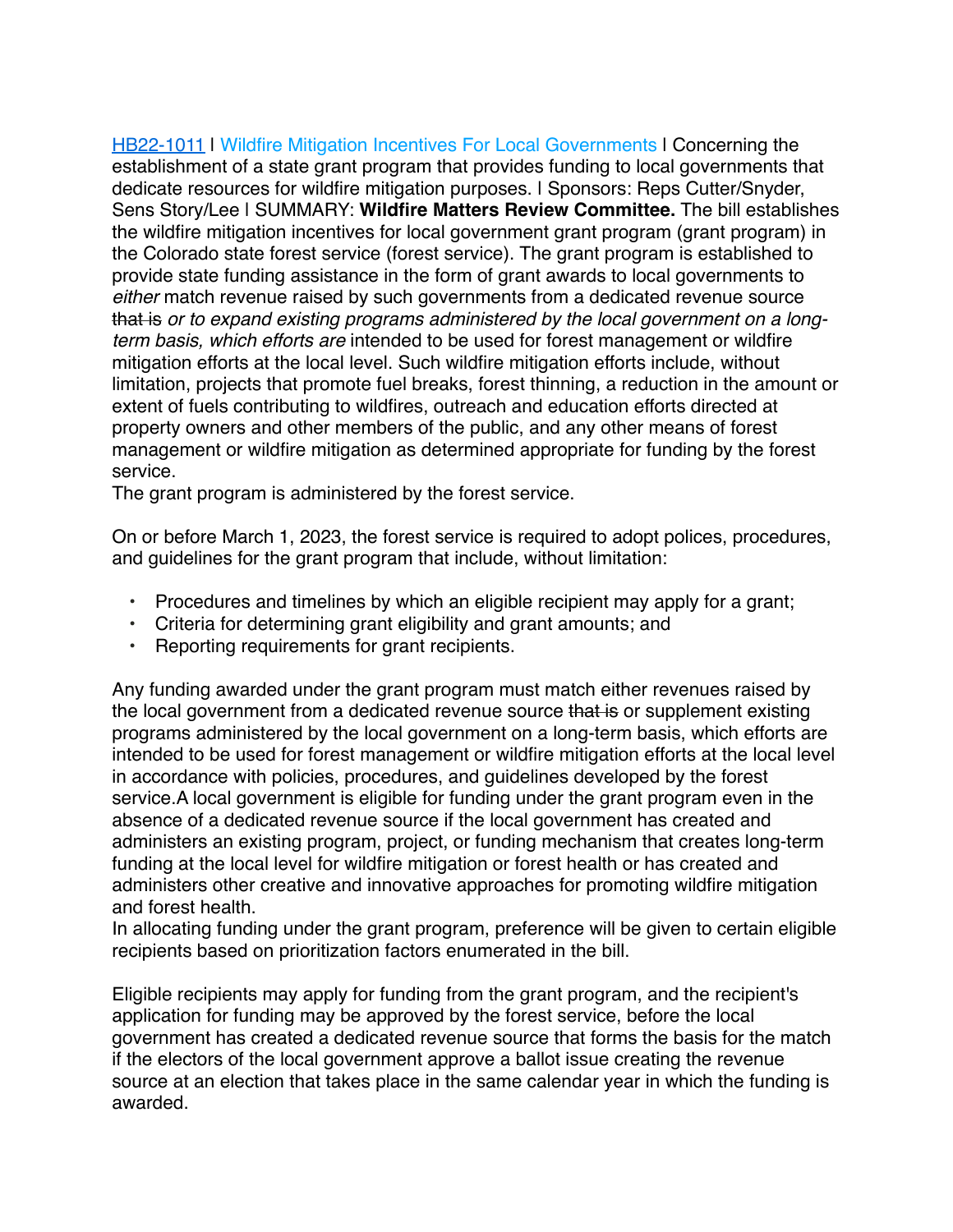The bill creates the wildfire mitigation incentives local government grant program fund (fund) in the state treasury.On July 1, 2022, the state treasurer is required to transfer \$10 million from the general fund to the fund. The forest service is to use the money transferred to fund awards under the grant program less the administrative costs of the forest service in administering the grant program.

On or before November 1, 2024, and on or before November 1 of each year thereafter, the forest service is required to publish a report summarizing the use of all of the money that was awarded under the grant program in the preceding fiscal year. The bill specifies additional required components of the report. The report must be posted on the website of the forest service. The bill requires the Colorado department of higher education to summarize the information contained in the report in its "State Measurement for Accountable, Responsive, and Transparent (SMART) Government Act" hearings.

The bill requires the forest service to prepare educational materials concerning the grant program and to display such materials on its official website. In addition, the forest service is also required to undertake outreach activities to inform local governments located in priority areas for wildfire mitigation of the grant program. The grant program is repealed, effective September 1, 2025. Before its repeal, the department of regulatory agencies is required to review the grant program as part of the general assembly's review of regulatory agencies and functions for repeal, continuation, or reestablishment. | Passed

[HB22-1012](http://leg.colorado.gov/bills/HB22-1012) | Wildfire Mitigation And Recovery | Concerning healthy forests, and, in connection therewith, creating the wildfire mitigation and recovery grant program. I Sponsors: Reps Cutter/D Valdez, Sens Ginal/Lee | **Wildfire Matters Review Committee. Section 1** of the bill creates the wildfire mitigation and recovery grant program (grant program) in the Colorado state forest service (forest service) to provide grants to help counties with forested areas prevent and recover from wildfire incidents and ensure that such efforts are undertaken in a manner that reduces the amount of carbon that enters the atmosphere. In expending grant money, a county, to the extent practicable, shall ensure that biomass that is removed from forests is recycled or disposed of in a manner that reduces the amount of carbon that enters the atmosphere.The forest service shall administer the grant program and, subject to available appropriations, award grants out of money annually appropriated to the forest service for the grant program. The forest service shall review grant applications in consultation with the division of fire prevention and control in the department of public safety and with the Colorado forest health council in the department of natural resources.The grant program is repealed, effective September 1, 2028. Before the repeal, the grant program is scheduled for a sunset review by the department of regulatory agencies. **Section 2** schedules this review.*Section 1 of the bill requires the state forest service, on and after September 1, 2022, to develop a publicly accessible statewide carbon accounting framework that yields carbon stock and flux estimates for:*

- *•* Ecosystems by county and forest cover type; and
- *•* Wood products.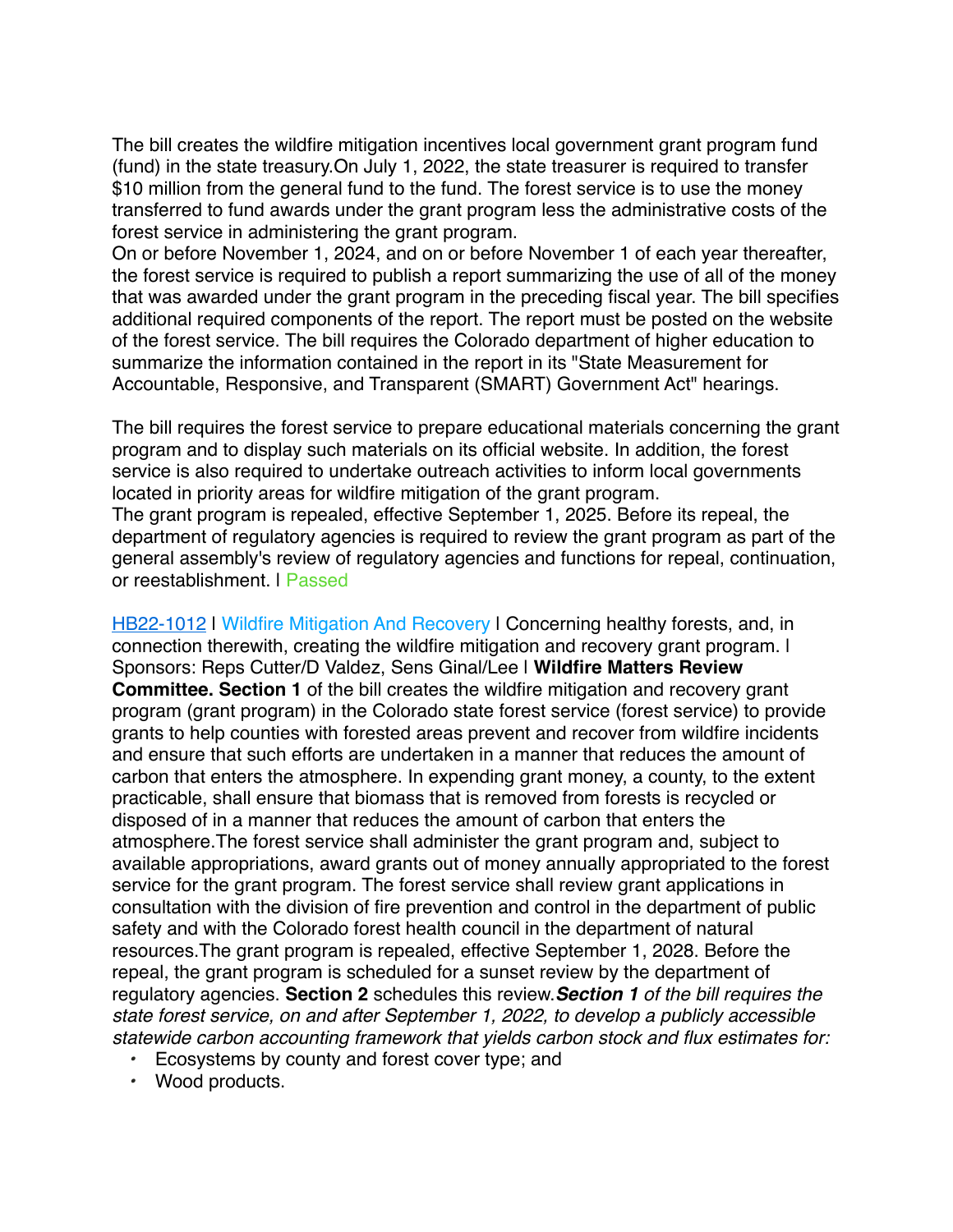The state forest service must also develop a forest carbon co-benefit framework for project-level forest management practices, including wildfire mitigation. The state forest service must use this framework to train practitioners in adaptive management practices to be incorporated into current forest management practices, including wildfire mitigation. The state forest service must provide technical expertise to assist industry and landowners with carbon inventories and monitoring. **Section 1** also allows money from the existing healthy forests and vibrant communities fund to be used for new purposes, including the new statewide carbon accounting framework.**Section 2** appropriates, for the 2022-23 state fiscal year, \$95,407 to the healthy forests and vibrant communities fund from the general fund. | Passed

[SB22-007](http://leg.colorado.gov/bills/SB22-007) | Increase Wildfire Risk Mitigation Outreach Efforts | Concerning outreach to the public relating to wildfire risk mitigation practices. Sponsors: Sens Lee/Story, Reps Cutter/Snyder. | SUMMARY: **Wildfire Matters Review Committee.** The bill requires the Colorado state forest service (forest service) to convene a working group (working group) that includes the division of fire prevention and control in the department of public safety (DFPC) and the United States forest service (USFS), and that may include other local, state, or federal partners and entities engaged in wildfire risk mitigation in the wildland-urban interface (WUI).

The working group shall consider how best to conduct enhanced wildfire awareness month outreach campaigns in 2023 and 2024, as well as other outreach efforts that inform and motivate residents in the WUI to engage in more wildfire risk mitigation. The working group's considerations also include how best to distribute educational resources and information and which methods of outreach are most effective in reaching the targeted audience.

After considering feedback from the working group, and subject to available appropriations, the forest service shall implement an enhanced wildfire awareness month outreach campaign in conjunction with the DFPC and the USFS in 2023 and 2024, as well as other outreach efforts in the 2022-23 and 2023-24 state fiscal years.

In implementing an enhanced wildfire awareness month outreach campaign and other outreach efforts, the forest service may, subject to available appropriations:

- Develop or contract for the development or placement of marketing and educational materials, including videos, direct mail, social media, print media, television and radio spots, and billboards;
- Conduct or contract for educational events targeted to residents in the WUI;
- Retain consultants, as necessary, to implement all or part of an outreach campaign, as well as other outreach efforts;
- Make enhancements to the forest service's web-based clearinghouse for technical assistance and funding resources and coordinate with working group partners and other entities to provide links to web-based educational resources and information; and
- Secure necessary staff to implement the outreach efforts.